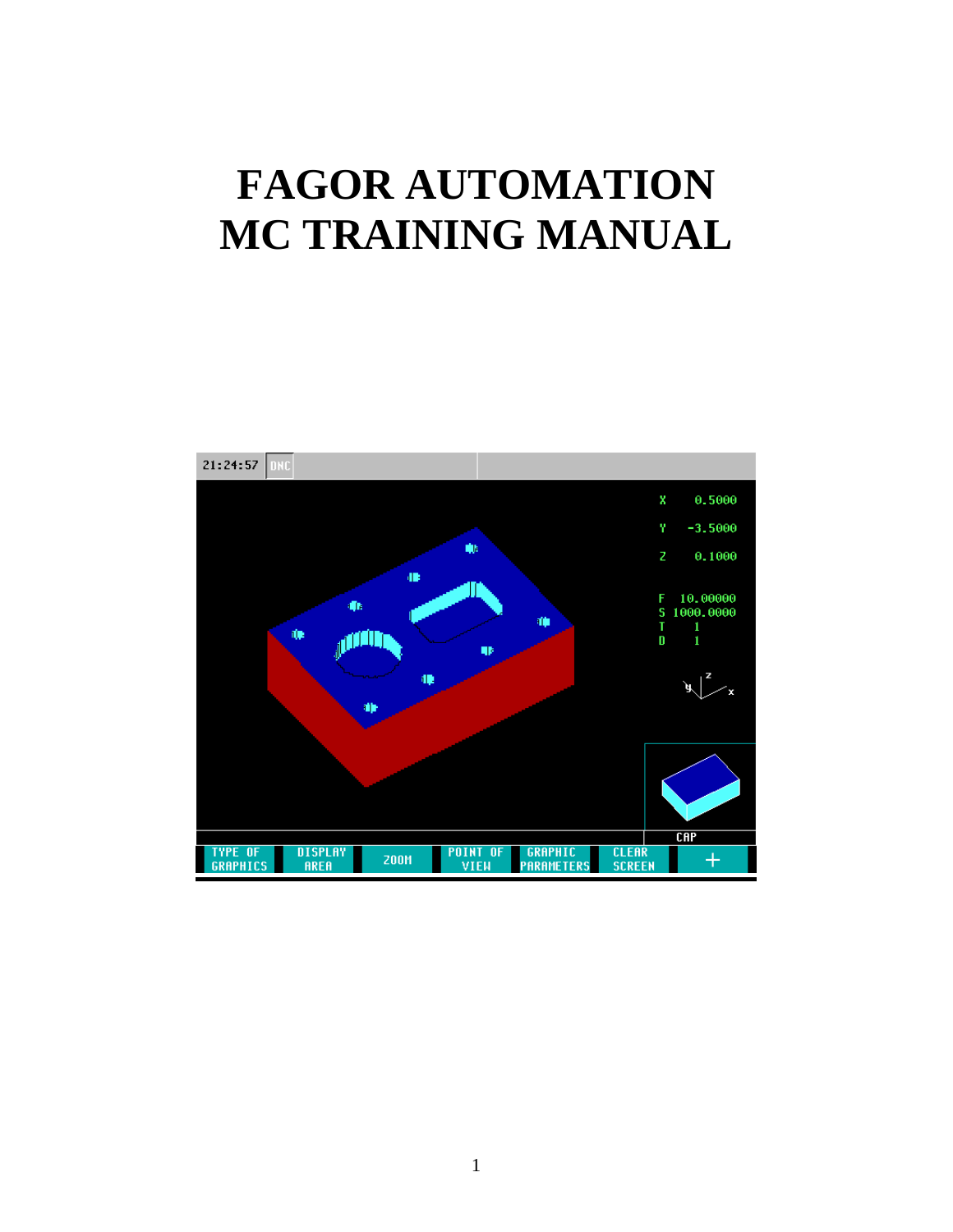### **INDEX**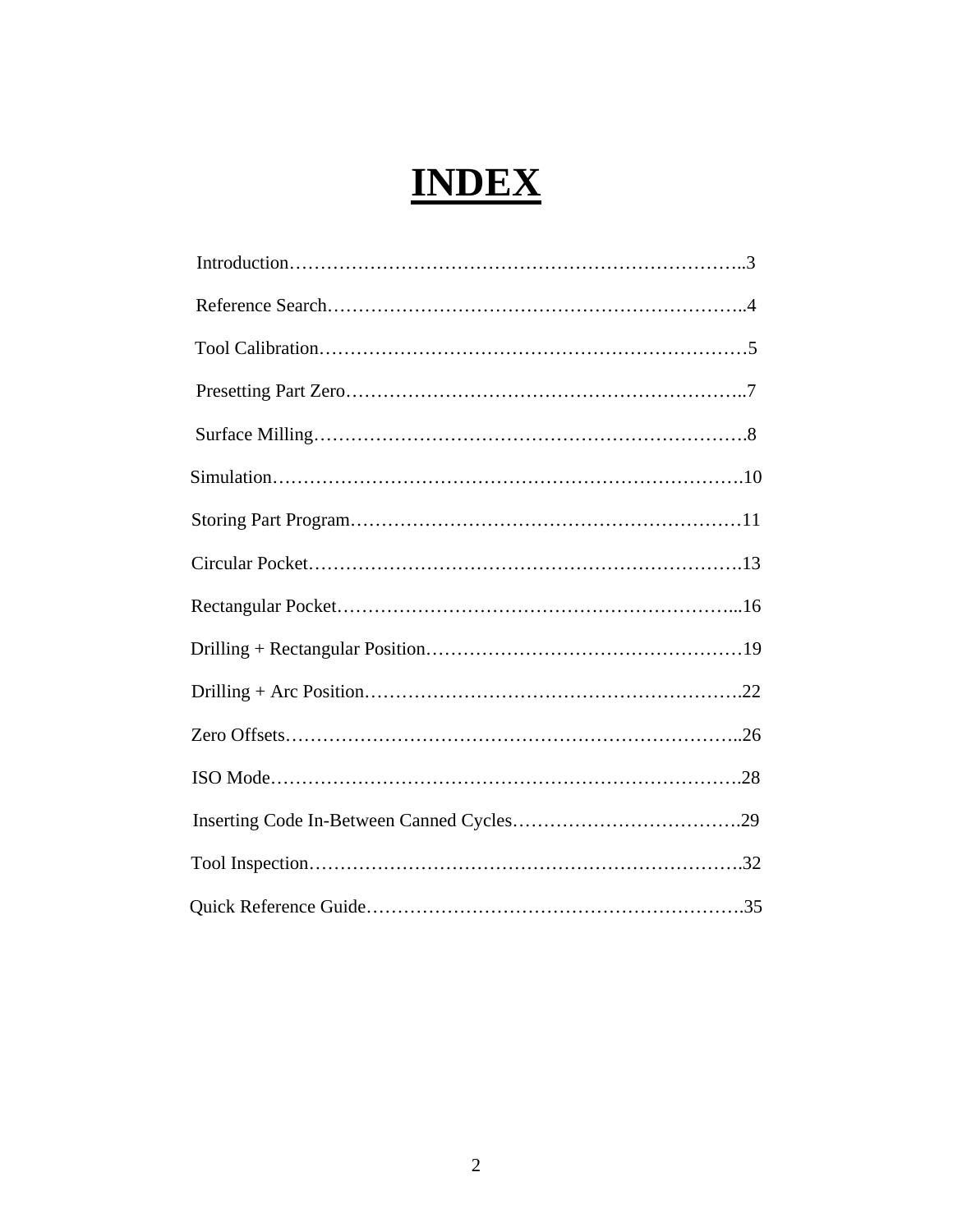## **INTRODUCTION**

 This manual has been generated to be a guideline for your assistance for the conversational programming of the Fagor control. In this manual we will be generating a part-program using the canned cycles that will be the most beneficial for your programming needs. In this manual we will be exercising the following operations:

- Homing of the Axes
- Tool Calibration
- Presetting your Zero
- Surface Milling
- Pockets
- Drilling
- Simulation/Graphics
- File Maintenance

 After the completion of these operations, you will begin to understand all the steps that are necessary in programming the Fagor CNC Control. Once you grasp each of these concepts you will be able generate any part in which you desire. Using this manual as your guideline will also help you generate part-programs in a timely manner. You will soon realize once you learn the programming of one canned cycle, you will understand the programming concept of each and every one of the other canned cycles. Whether it is your first time using a CNC or if you are a CNC programming expert, the conversational programming of the Fagor CNC Control will benefit all users.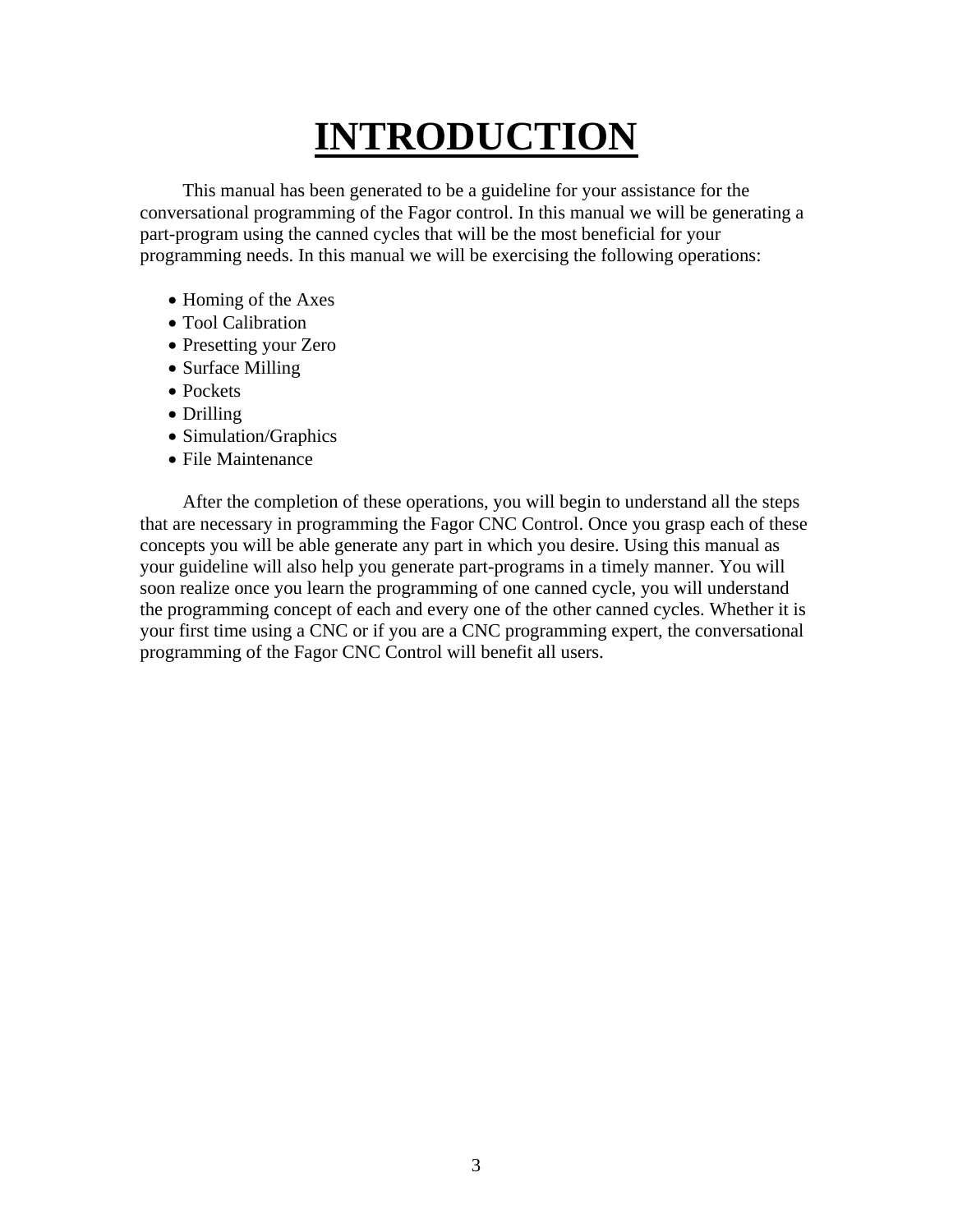### **REFERENCE SEARCH**

On power-up, it is always recommended to home your machine before performing any specific task. This is more of a safety precaution. When referencing your machine the CNC will know exactly where it is located. To reference your machine perform the following operation:

1. From the Jog Screen select the Zero Icon - The following screen will appear



*\* Note: Pressing the ESC Key instead of Cycle Start will cancel the operation* 

2. To execute the Home Search press cycle start **[11**]

- At this time the CNC will execute the subroutine associated with the home search
- The Z axis will be referenced first followed by the X and Y

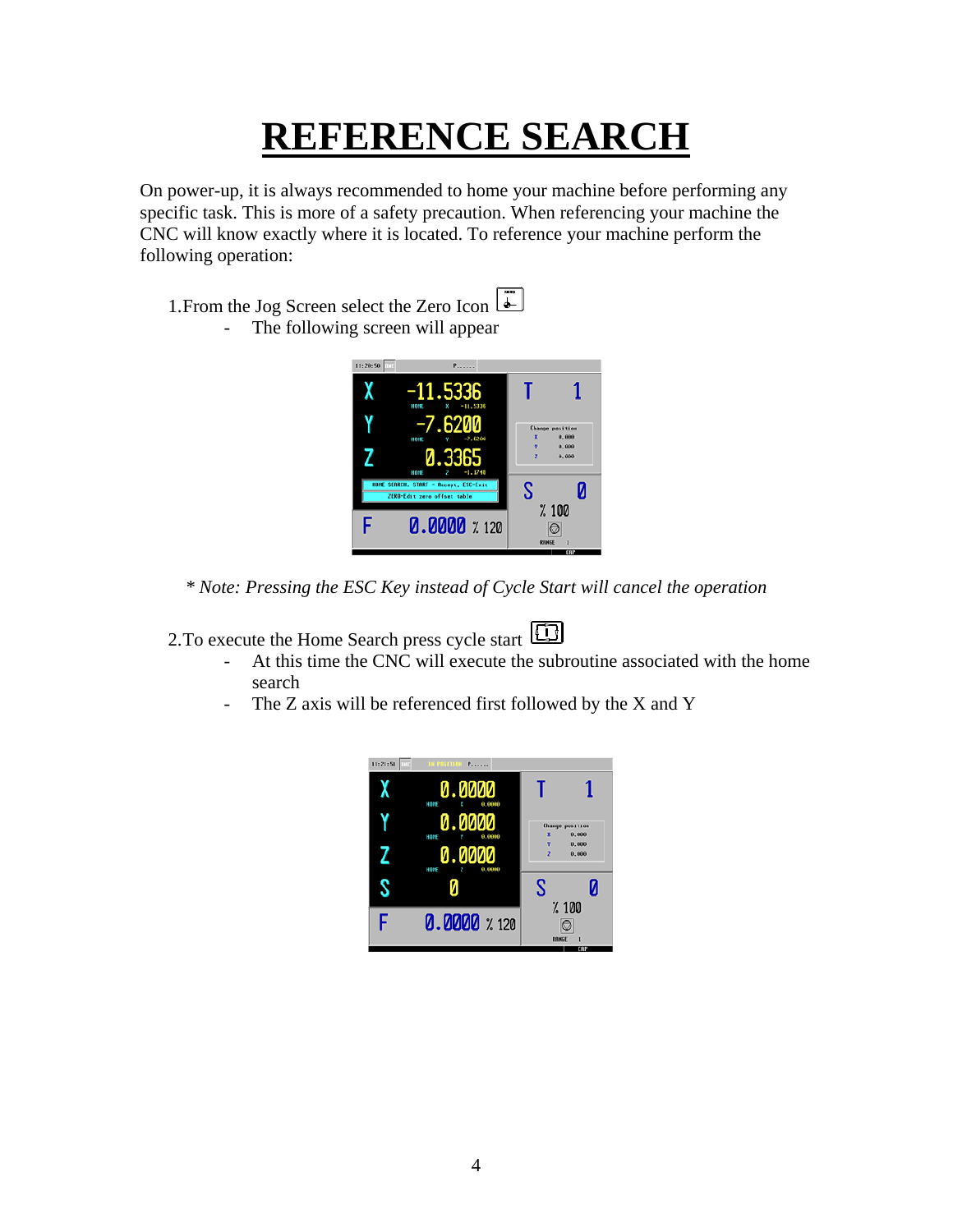## TOOL CALIBRATION

For this specific program we will be using three tools. Before we begin any type of programming we will calibrate all three of our tools. For this particular program we will preset our Z starting point at .01 The reason for this is our first programming cycle will be Surface Milling. In our Surface Milling cycle we will remove .01 from the surface allowing us to program our remaining cycles starting from Z zero.

- 1. From the Jog Screen enter the following commands:
	- T (the box will highlight in red)
	- 1 (Tool 1)





- 2. The axes will now move to its Tool Change Position.
- 31 3. Select the F1 Icon.

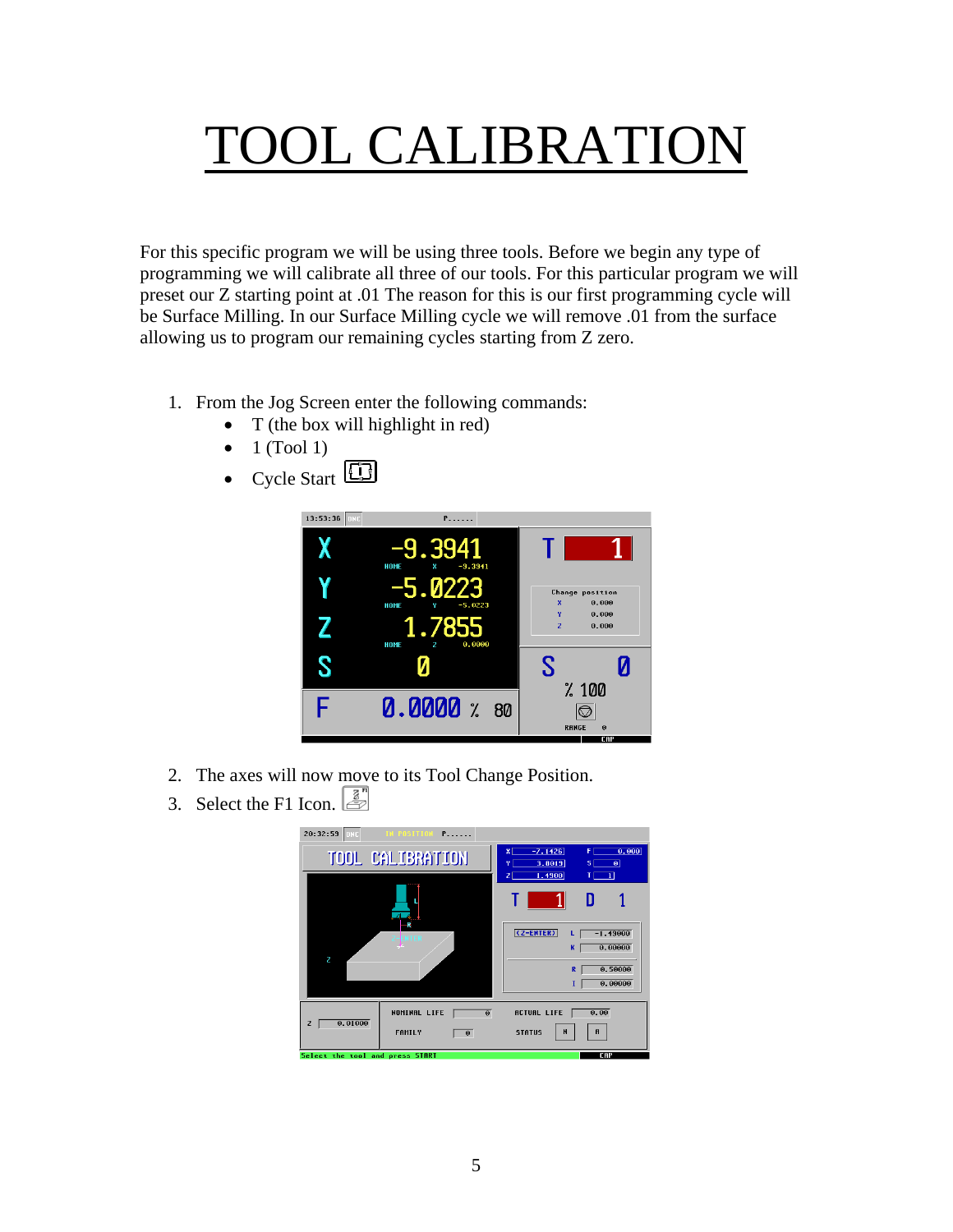- 4. Jog your axes accordingly until the tip of your tool is touching off on the top of your part.
- 5. Enter the value of .01000 for your Z and then press Enter. This box is located in the lower-left corner of your screen. This will preset your Z starting point at .01000
- 6. Define your tool:
	- L- By selecting Z and then hitting the Enter key, this will define the length of your tool from its home position. *Make sure the Z-ENTER box is highlighted in red when performing this operation.*
	- K- This is the length wear of your tool. At this time it is unnecessary to put any value in this field.
	- R- This is the Tool Radius. For this example we will be using a tool with a ½' radius.
	- I- This is the Radius Wear. At this time it is unnecessary to put any value in this field.

#### **TOOLS 2 AND 3**

- Select T (Tool)
- Enter 2 or 3 (Tool Number)
- Press Cycle Start
- Repeat steps 4-6





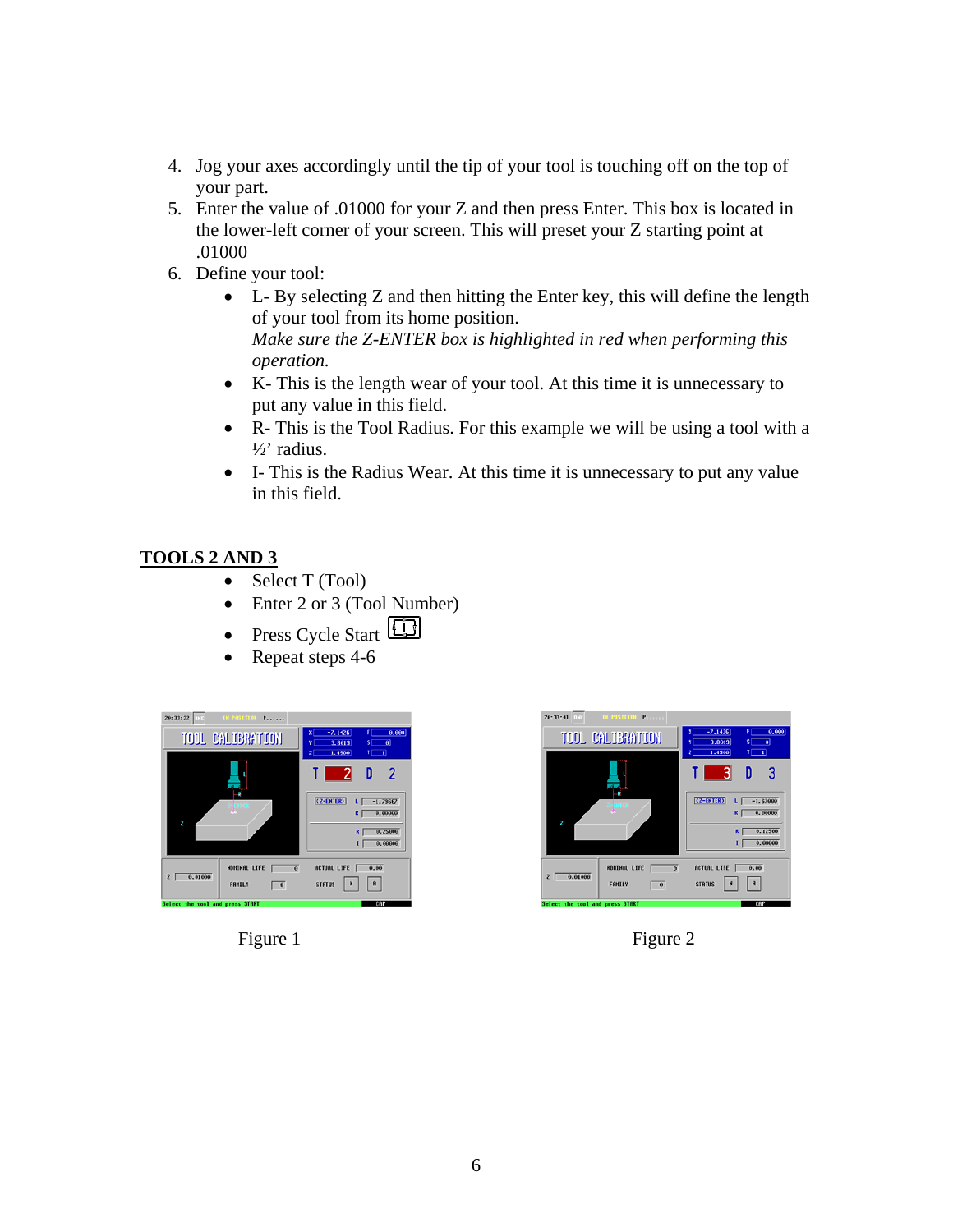# **PRESETTING PART ZERO**

#### **X AXIS**

- 1. From the Jog Mode, jog your X axis until you are to the position you wish to call zero. Enter the following keys:
	- $X$  (select your axis)
	- The number 0 (your preset value)
	- Enter (confirming your position)
	- Enter (executing your command)







• *Repeat these steps for your Y and Z axis. Remember to preset your Z axis to .01 as discussed earlier.*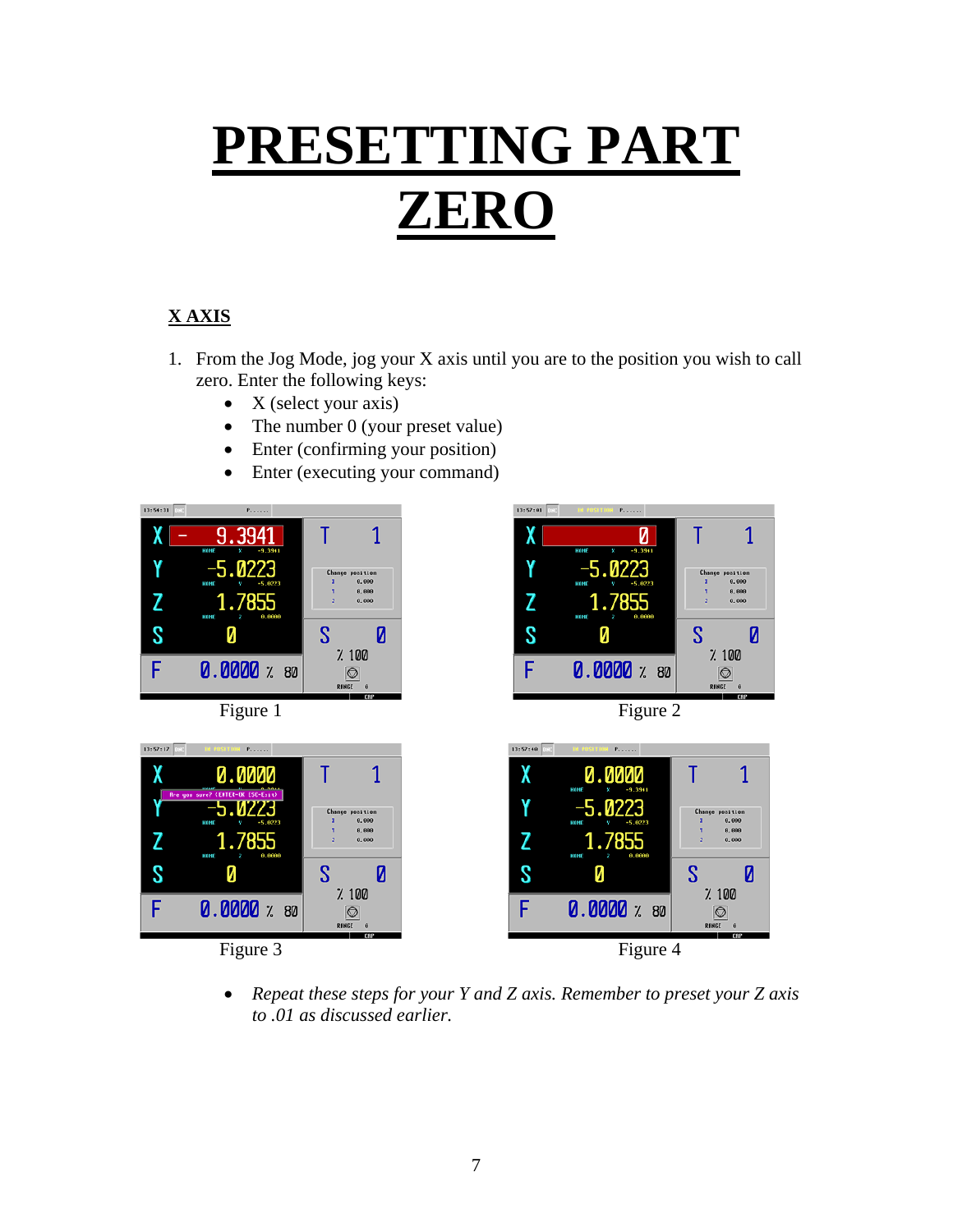# **SURFACE MILLING**



- 1. Select the F4 Icon.
- 2. For this operation we will be using the Bi-Directional Milling along X. To toggle between different Surface Milling cycles select the "half-key" over the icon while the box is highlights in red.



- 3. Define your part:
	- $(X1, Y1)$  This is your starting point of your X and Y coordinates. In this example we will be using X0 and Y0.
	- L- This is the length of your part along the X axis. In this example we will be using the value of 6.
	- H- This is the height of your part along the Y axis. In this example we will be using the value of -4.
	- E- This is the amount the tool will overshoot the programmed part after it has reached its destination. In this example we will be using the value of 1.
	- $\mathbf{u}^{\mathsf{T}}$  The value in this field must be entered in as degrees. A value is entered into this field when we are machining a part on an inclination angle. In this example we will be using a value of 0.
- 4. Define your machining conditions:
	- Zs- This is your Z safety distance. This is the amount your tool will be above your starting point before beginning its operation. In this example we will be using a value of .1
	- Z- This is the starting point on the Z axis. In this example we will be using a value of .01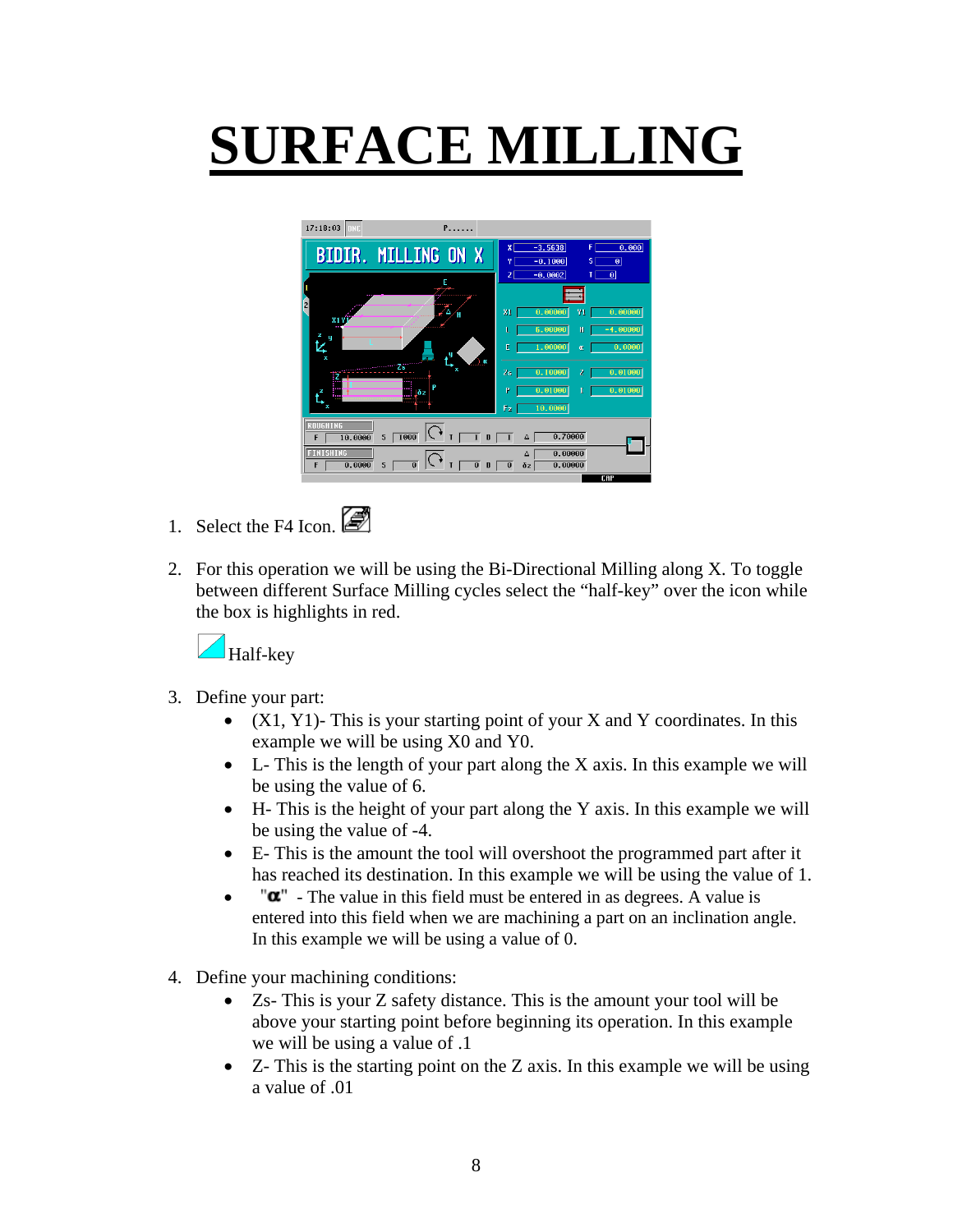- P- This is the total depth we will be removing off the surface of the material. In this example we will be using the value of .01
- I- This is the amount we will be removing off the surface of the material per pass. In this example we will be using the value of .01 meaning it will only take one pass to get to its final depth.
- Fz- This is the penetration feedrate. This value is entered in inches per minute. In this example we will be using the value of 10.
- 5. Define your Roughing Pass:
	- F- This is your roughing feedrate along the axis. In this example we are using a value of 10 inches per minute.
	- S- This is your spindle speed. In this example we are using a value of 1000 rpm.
	- Select your spindle direction.  $\Box$  To toggle between directions push the
		- "half-key". In this example we will be using a Clockwise Rotation.
	- T- Enter is your tool number. In this example we are using T1.
	- D- Enter in your Tool Offset Number. In this example we are using D1.
	- $\Delta$  This is your milling step-over. To ensure nice clean cuts enter in a value less than the diameter of your tool.
	- Finally, select the corner you would like to begin milling. To toggle between options push the half-key. In this example we will be beginning in the upper-left corner.  $\Box$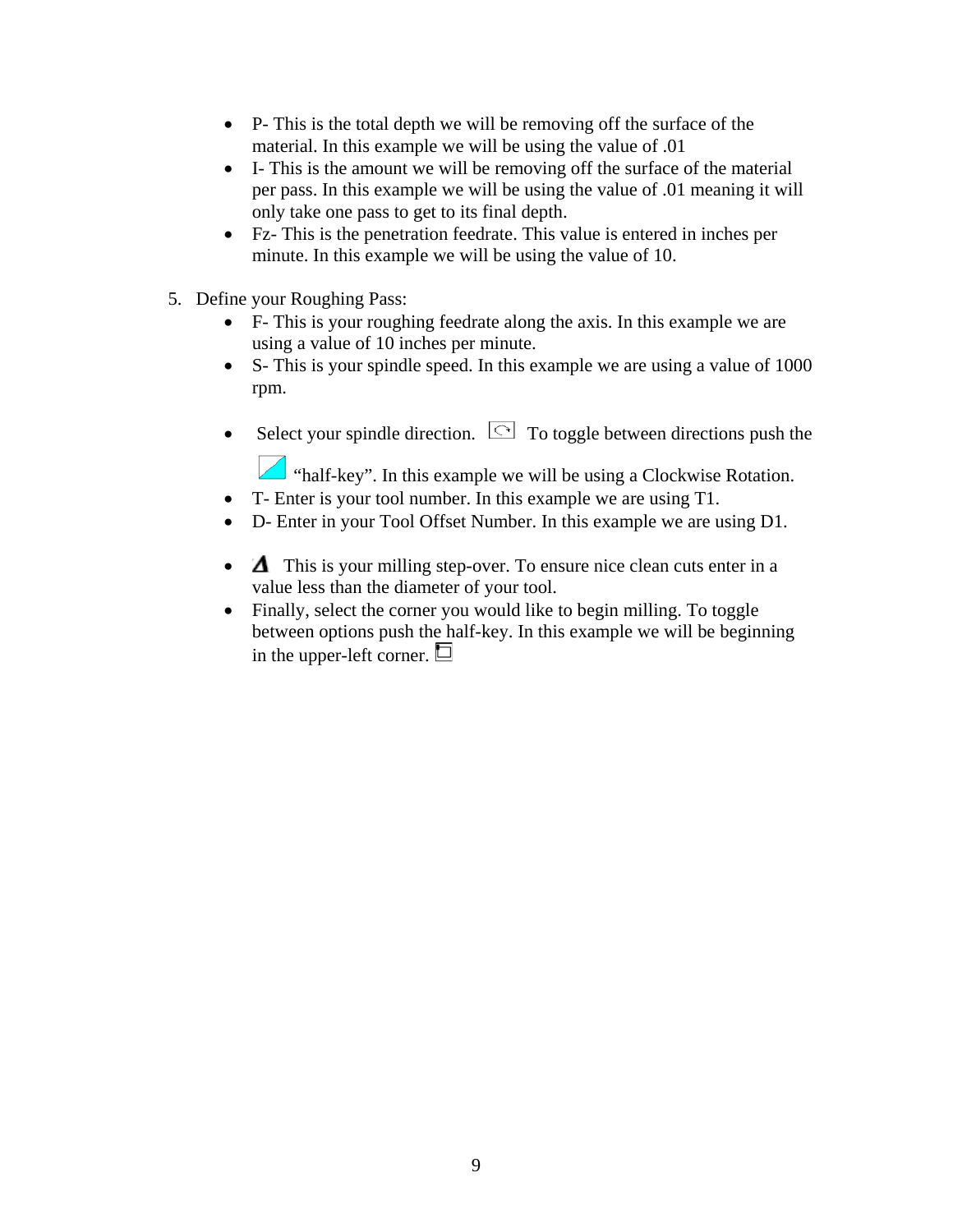#### SIMULATION

Before the execution of any part program, running your program in simulation is strongly recommended. The following steps will guide you on how to set-up your graphics.

- 1. Select the Graphics Icon.
- 2. Select F1- Type of Graphics
- 3. Select F7- Solid Graphics
- 4.

 $20:58:43$  DNC DISPLAY<br>ODEO  $200M$  $\parallel$ 





5. Now to run your program in simulation press the Cycle Start Button.



6. After simulating the cycle the following screen should appear:

*Note: If you notice no change in your graphics while running in simulation, please be sure to check your coordinates located in your "DISPLAY AREA" (F2).* 

7. You are now ready to save this cycle to your Part-Program.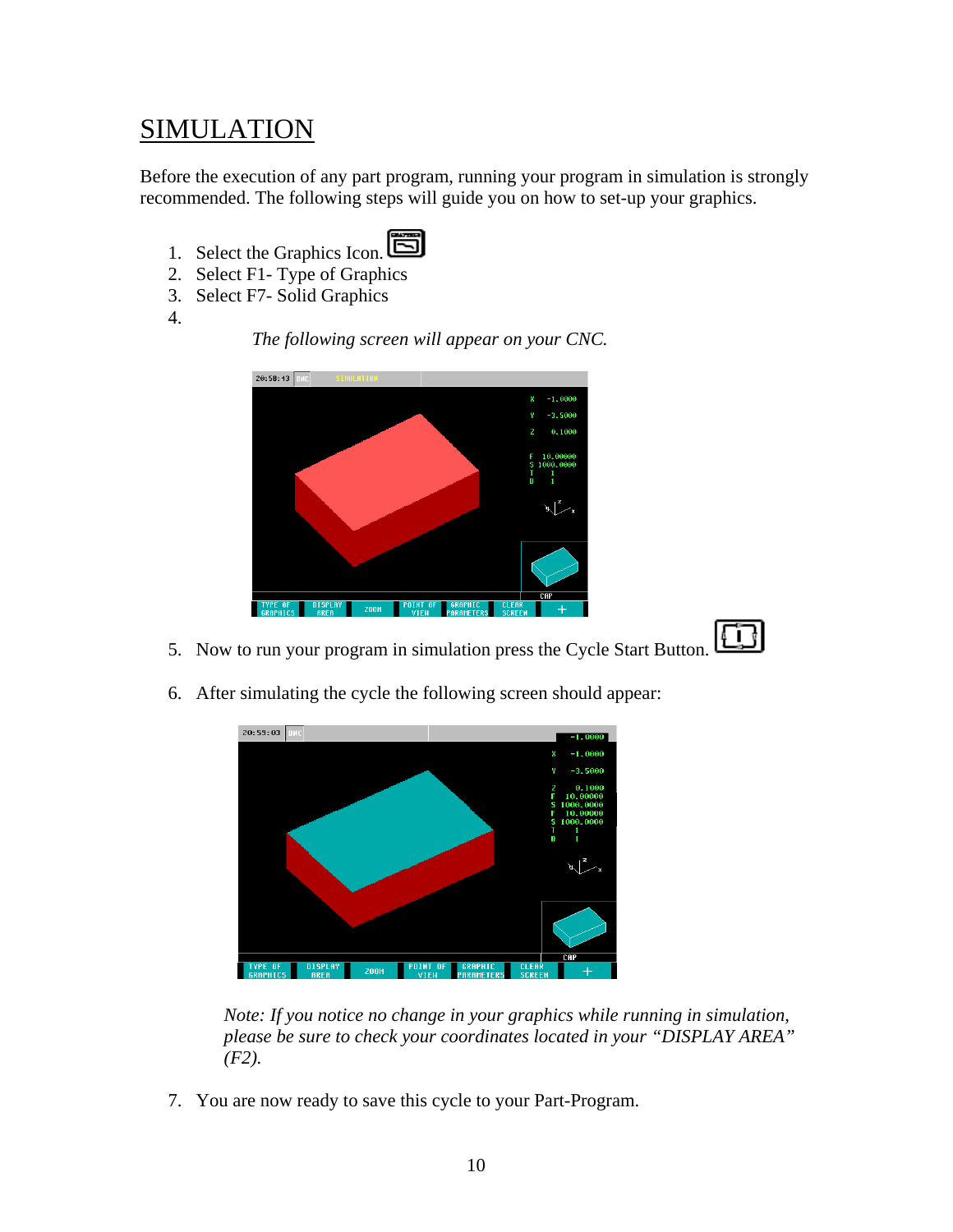### **Storing Part Programs**

- 鹦
- 1. Select The Part-Program Key. - *The following screen will appear*



- 2. Select the Part-Program Key once more and enter a Part-Program Number. Hit enter when you have entered in your number. In this example we will us 11.
	- *The CNC will call up the first available number*

| 21:00:25                              | P                    |               |
|---------------------------------------|----------------------|---------------|
| <b>PROGRAMS - PARTS</b>               |                      | <b>CYCLES</b> |
| --- CREATE NEW PART ---<br>$\theta$ = |                      |               |
| $1 - CIRCLE$<br>$2 -$                 |                      |               |
| $3 - 2 - 0XIS$                        |                      |               |
| $4 - XY2$<br>5 - FULL TRAVEL XYZ      |                      |               |
| $6 -$<br>$2 - TESST123$               |                      |               |
| $8 - 004$<br>$9 -$                    |                      |               |
| $10 -$<br>$\prime\prime$ -            |                      |               |
| $78 -$<br>8005 - USER DIAGNOSTIC 8040 |                      |               |
|                                       |                      |               |
|                                       | <b>CREATE PART N</b> | $\mathbf{11}$ |
|                                       |                      | CAP           |

3. Enter a comment for your part-program and hit Enter. In this example we are using SAMPLE1.

| <b>PROGRAMS - PARTS</b> | <b>CYCLES</b> |
|-------------------------|---------------|
| --- CREATE NEW PART --- |               |
| $\theta =$              |               |
| $1 - CIRCLE$            |               |
| $2 -$                   |               |
| $3 - 2 - 0$             |               |
| $4 - XY2$               |               |
| 5 - FULL TRAVEL XY2     |               |
| $6 -$                   |               |
| $7 - TESS1123$          |               |
| $8 - 1004$              |               |
| $9 -$                   |               |
| $10 -$                  |               |
| $11 - SMPLE1$           |               |
| $77 -$                  |               |
| $78 -$                  |               |
|                         |               |
|                         |               |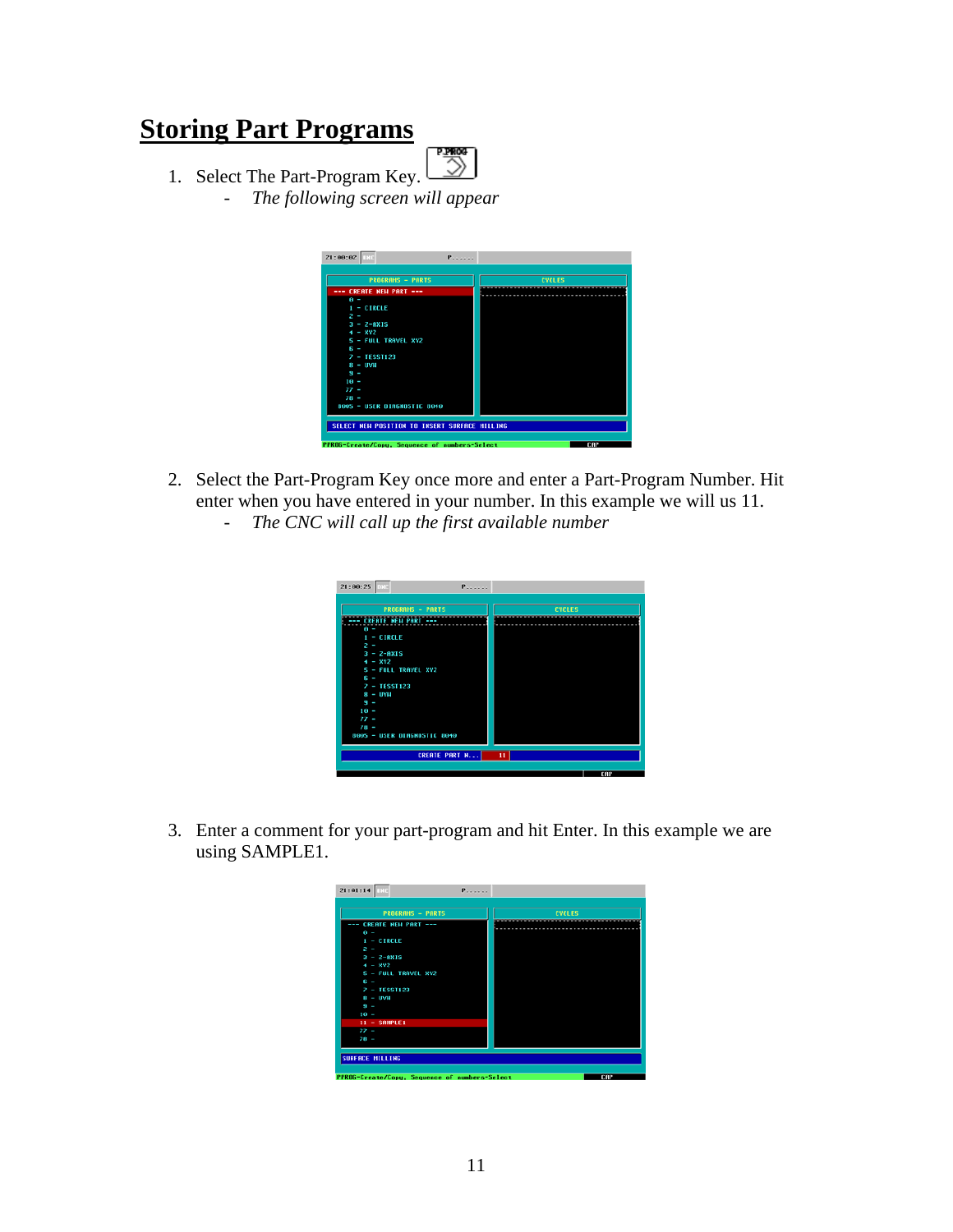4. Select the Right Arrow Cursor.  $\Box$  Now the right-hand column (cycles) will be highlighted in red.



5. Once this section is highlighted in red you may now hit enter and your cycle is saved

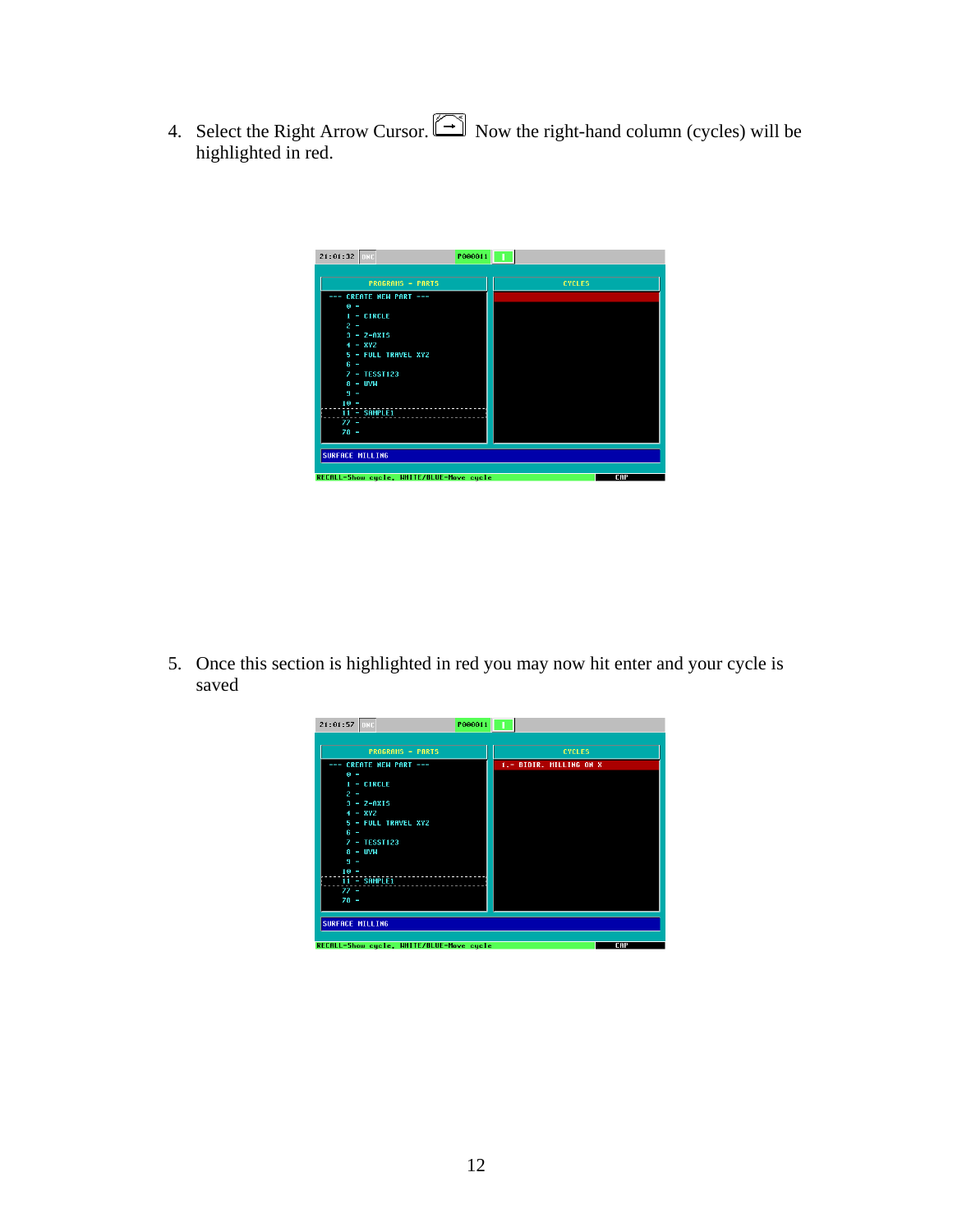# **CIRCULAR POCKET**



- 1. Select the F7 Icon.
- 
- 2. Press the Level Cycle key.  $\begin{bmatrix} \text{LSTM} \\ \text{Cretim} \end{bmatrix}$  Press this key until you are in Level Cycle 3 (Circular Pocket 1).
- 3. Define your pocket:
	- Xc- This is the center point of your pocket along the X Axis. In this example we will be using a value of 1.5
	- Yc- This is the center point of your pocket along the Y Axis. In this is example we will be using a value of -2
	- R- This is the Radius of the pocket. In this example we will be using a value .75
- 4. Define your machining conditions:
	- Zs- This is your Z safety distance. This is the amount your tool will be above your starting point before beginning its operation. In this example we will be using a value of .1
	- Z- This is the starting point on the Z axis. In this example we will be using a value of 0
	- P- This is the total depth of the pocket. In this example we will be using a value of .5
	- I- This is the amount we will be removing depth wise per pass. In this example we will be removing a 0.25" of material per pass meaning it will take two passes until we get to our final depth.
	- Fz- This is the penetration feedrate. This value is entered in inches per minute. In this example we will be using a value of 5
- 5. Define your Roughing Pass: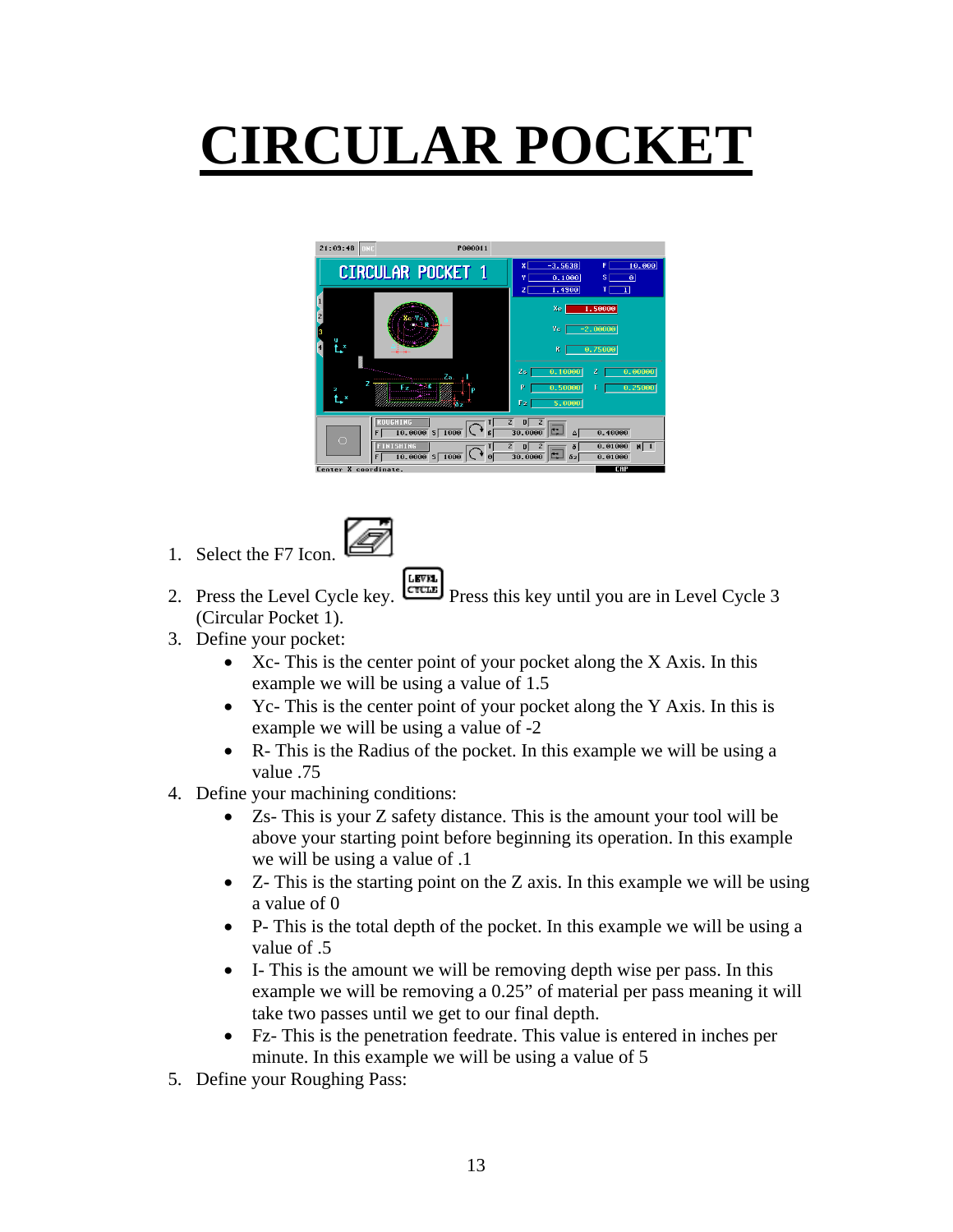- F- This is your roughing feedrate along the axis. In this example we are using a value of 10 inches per minute.
- S- This is your spindle speed. In this example we are using a value of 1000 rpm.
- Select your spindle direction.  $\Box$  To toggle between directions push the
	- "half-key". In this example we will be using a Clockwise Rotation.
- T- Enter is your tool number. In this example we are using T2.
- D- Enter in your Tool Offset Number. In this example we are using D2.
- $(\beta)$  This is your Sideways Penetration Angle. In this example we will penetrate into the center of our pocket on a 30 Degree Angle.
- $\Box$  This is the type of milling (Climb/Conventional Milling).
- ( $\triangle$ ) This is your step-over. In this example we will be using a value of .4
- 6. Define your Finishing Pass:
	- F- This is your finishing feedrate. In this example we will be using a value of 10 inches per minute.
	- S- This is your spindle speed. In this example we are using a value of 1000 rpm.
	- Select your spindle direction.  $\Box$  To toggle between directions push the

"half-key". In this example we will be using a Clockwise Rotation.

- T- Enter is your tool number. In this example we are using T2.
- D- Enter in your Tool Offset Number. In this example we are using D2.
- $(\beta)$  This is your Sideways Penetration Angle. In this example we will penetrate into the center of our pocket on a 30 Degree Angle.
- $\Box$  This is the type of milling (Climb/Conventional Milling).
- $\delta$  This is the Finishing Pass. In this example we will be leaving 0.01 for the finishing pass.
- $\delta$ Z This is the Finishing Pass in Z. In this example we will be leaving 0.01 for the finishing in Z.
- $(N)$  This is the Number of Finishing Passes in Z. In this example we will be using only 1 finishing pass.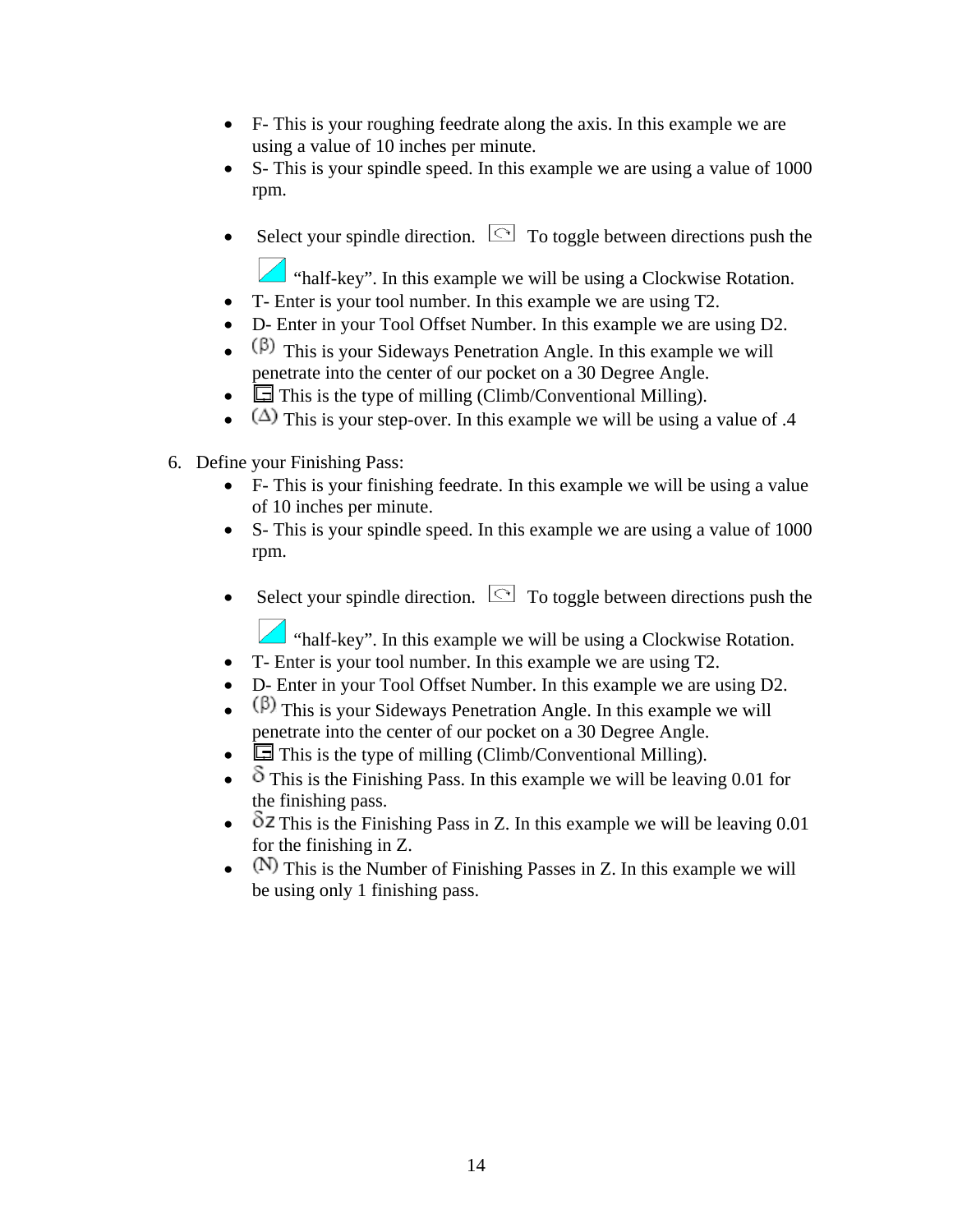7. Simulate the program:



8. Save your part-program.

| $21:12:31$ DNC<br>P000011                       |                                                  |
|-------------------------------------------------|--------------------------------------------------|
| <b>PROGRAMS - PARTS</b>                         | <b>CYCLES</b>                                    |
| --- CREATE NEW PART ---<br>$\theta =$           | 1.- BIDIR. MILLING ON X<br>2.- CIRCULAR POCKET 1 |
| 1 - CIRCLE<br>$2 -$                             |                                                  |
| $3 - Z - RXIS$<br>$4 - XYZ$                     |                                                  |
| 5 - FULL TRAVEL XYZ<br>$6 -$                    |                                                  |
| $7 - TESST123$<br>$B - UNH$<br>$9 -$            |                                                  |
| $10 -$<br>$11 - SMPLE1$                         |                                                  |
| $77 -$<br>$78 -$                                |                                                  |
|                                                 |                                                  |
| SELECT NEW POSITION TO INSERT CIRCULAR POCKET 1 |                                                  |
| RECALL-Show cycle, HHITE/BLUE-Hove cycle        | CAP                                              |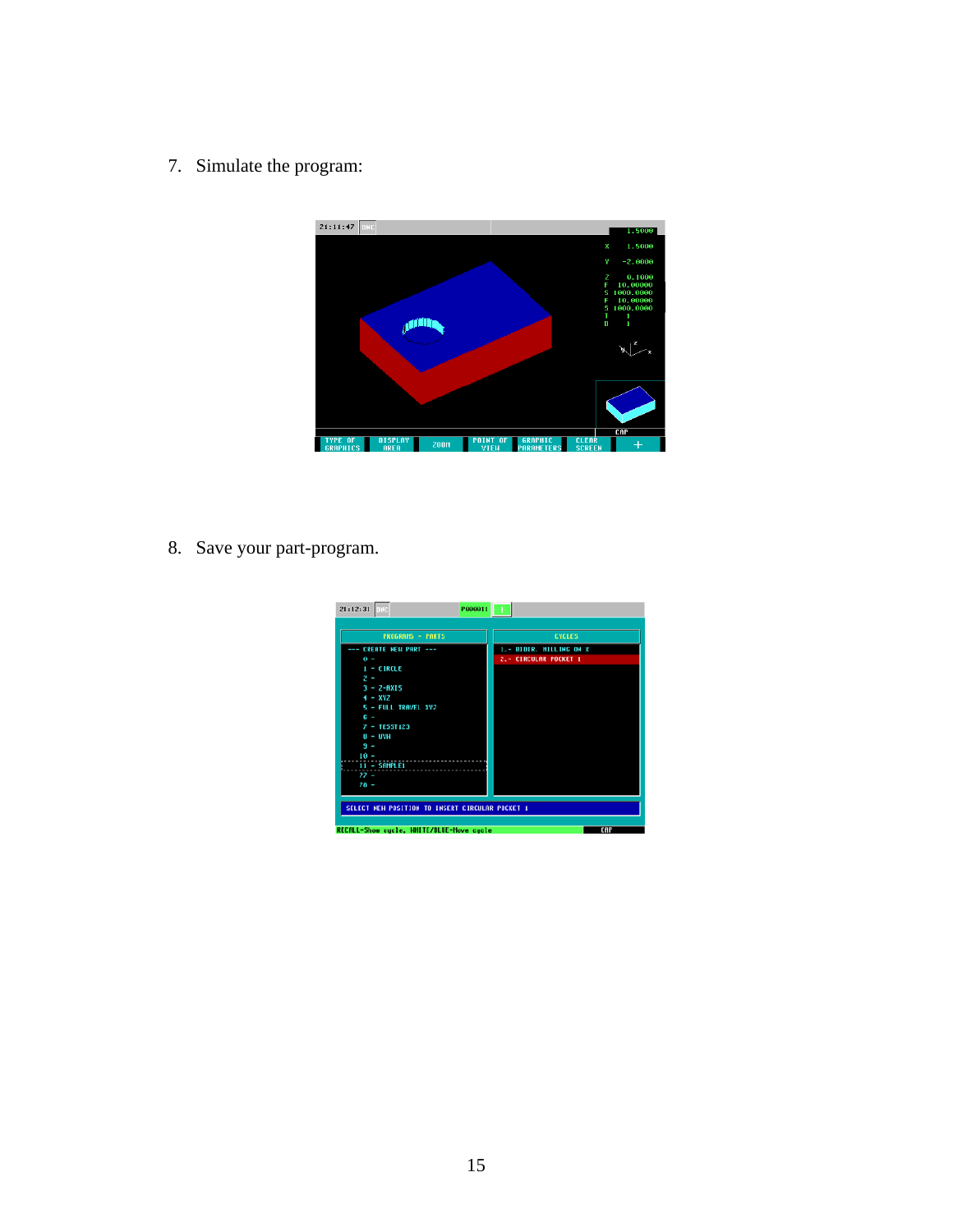## **RECTANGULAR POCKET**



- 1. Select the F7 Icon.
	- **LEVEL** 2. Press the Level Cycle key. **Press this key until you are in Level Cycle 2** (Rectangular Pocket).
	- 3. Define your pocket:
		- X- This is the starting point of your pocket along the X Axis. In this example we will be using a value of 3
		- Y- This is the starting point of your pocket along the Y Axis. In this example we will be using a value of -2.675
		- L- This is the total length of the pocket along the X Axis. In this example we will be using a value of 2
		- H- This is the total height of the pocket along the Y Axis. In this example we will be using a value of 1.25
		- $\bullet$   $\mathbf{u}^{\mathsf{m}}$  The value in this field must be entered in degrees. A value is entered into this field when we are machining a part on an inclination angle. In this example we will be using a value of 0.
		- $\bullet$  r In this cycle we are able to define the radius of the corners. You have the options of square, rounded, or chamfer. To toggle between the options

press the  $\Box$  "half-key". I this example we will be using rounded corners and entering in a value of a .25 radius.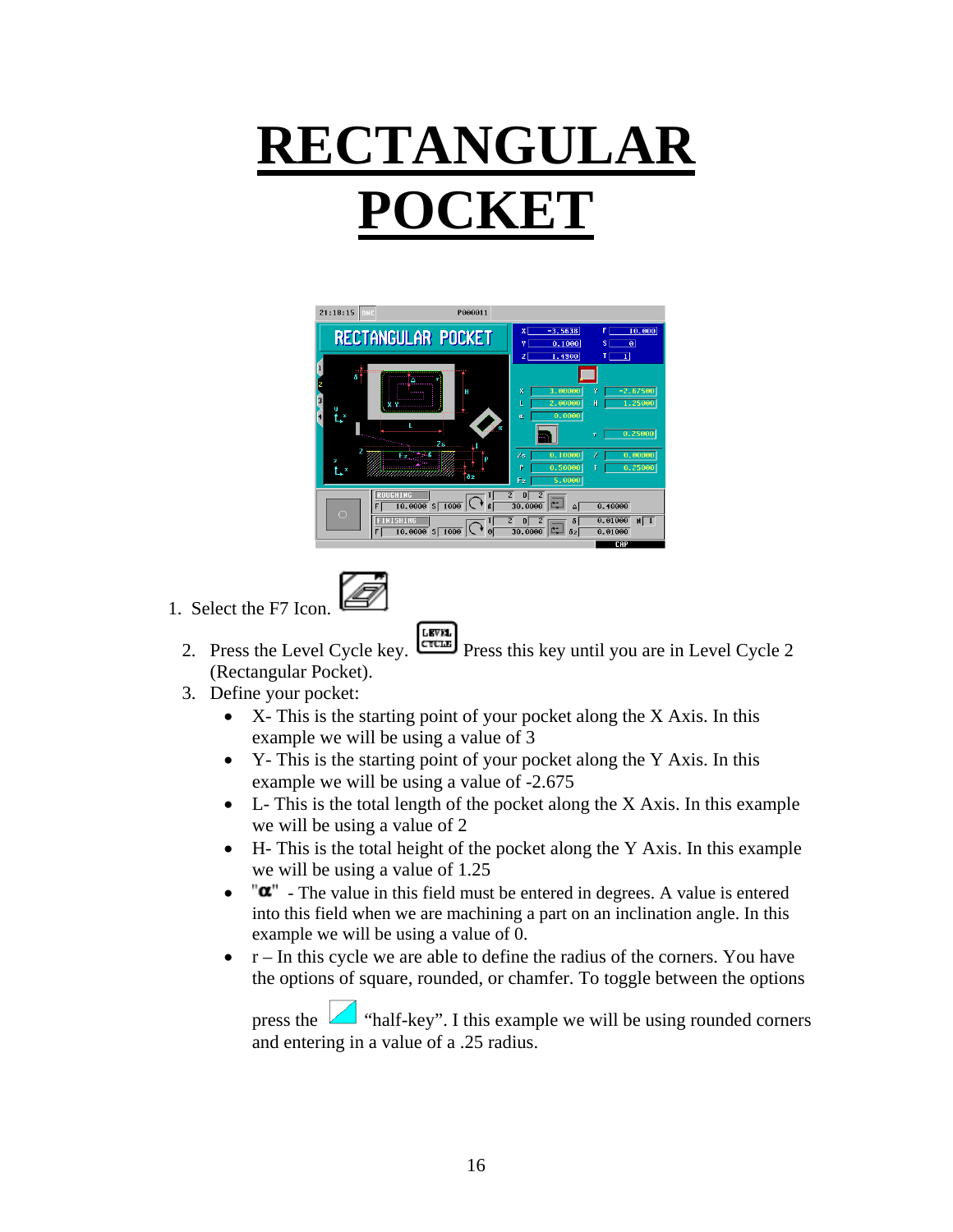- 4. Define your machining conditions:
	- Zs- This is your Z safety distance. This is the amount your tool will be above your starting point before beginning its operation. In this example we will be using a value of 0.100"
	- Z- This is the starting point on the Z axis. In this example we will be using a value of 0.
	- P- This is the total depth of the pocket. In this example we will be using the value of 0.500".
	- I- This is the amount we will be removing depth wise per pass. In this example we will be removing a 0.250" of material per pass meaning it will take two passes until we get to our final depth.
	- Fz- This is the penetration feedrate. This value is entered in inches per minute. In this example we will be using a value of 5.
- 5. Define your Roughing Pass:
	- F- This is your roughing feedrate along the axis. In this example we are using a value of 10 inches per minute.
	- S- This is your spindle speed. In this example we are using a value of 1000 rpm.
	- Select your spindle direction.  $\Box$  To toggle between directions push the

"half-key". In this example we will be using a Clockwise Rotation.

- T- Enter is your tool number. In this example we are using T2.
- D- Enter in your Tool Offset Number. In this example we are using D2.
- $(\beta)$  This is your Sideways Penetration Angle. In this example we will penetrate into the center of our pocket on a 30 Degree Angle.
- $\Box$  This is the type of milling (Climb/Conventional Milling).
- ( $\Delta$ ) This is your step-over. In this example we will be using a value of .4
- 6. Define your Finishing Pass:
	- F- This is your finishing feedrate. In this example we will be using a value of 10 inches per minute.
	- S- This is your spindle speed. In this example we are using a value of 1000 rpm.
	- Select your spindle direction.  $\Box$  To toggle between directions push the

"half-key". In this example we will be using a Clockwise Rotation.

- T- Enter is your tool number. In this example we are using T2.
- D- Enter in your Tool Offset Number. In this example we are using D2.
- $(\beta)$  This is your Sideways Penetration Angle. In this example we will penetrate into the center of our pocket on a 30 Degree Angle.
- $\Box$  This is the type of milling (Climb/Conventional Milling).
- $\delta$  This is the Finishing Pass. In this example we will be leaving 0.010" for the finishing pass.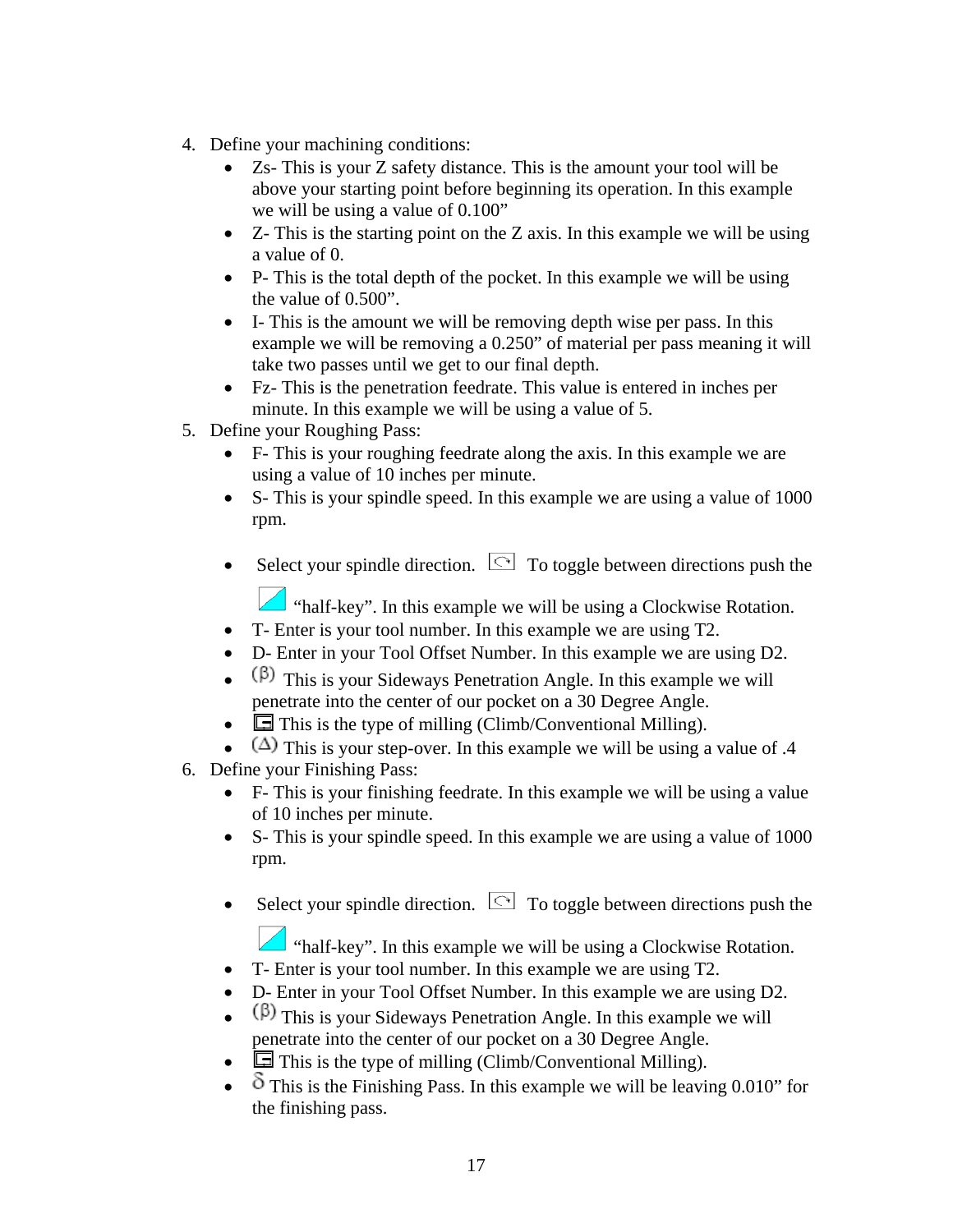- $\delta$ Z This is the Finishing Pass in Z. In this example we will be leaving .01 for the finishing in Z.
- $\bullet$  (N) This is the Number of Finishing Passes in Z. In this example we will be using only 1 finishing pass.
- 7. Simulate the program:



8. Save your Cycle to your part-program:

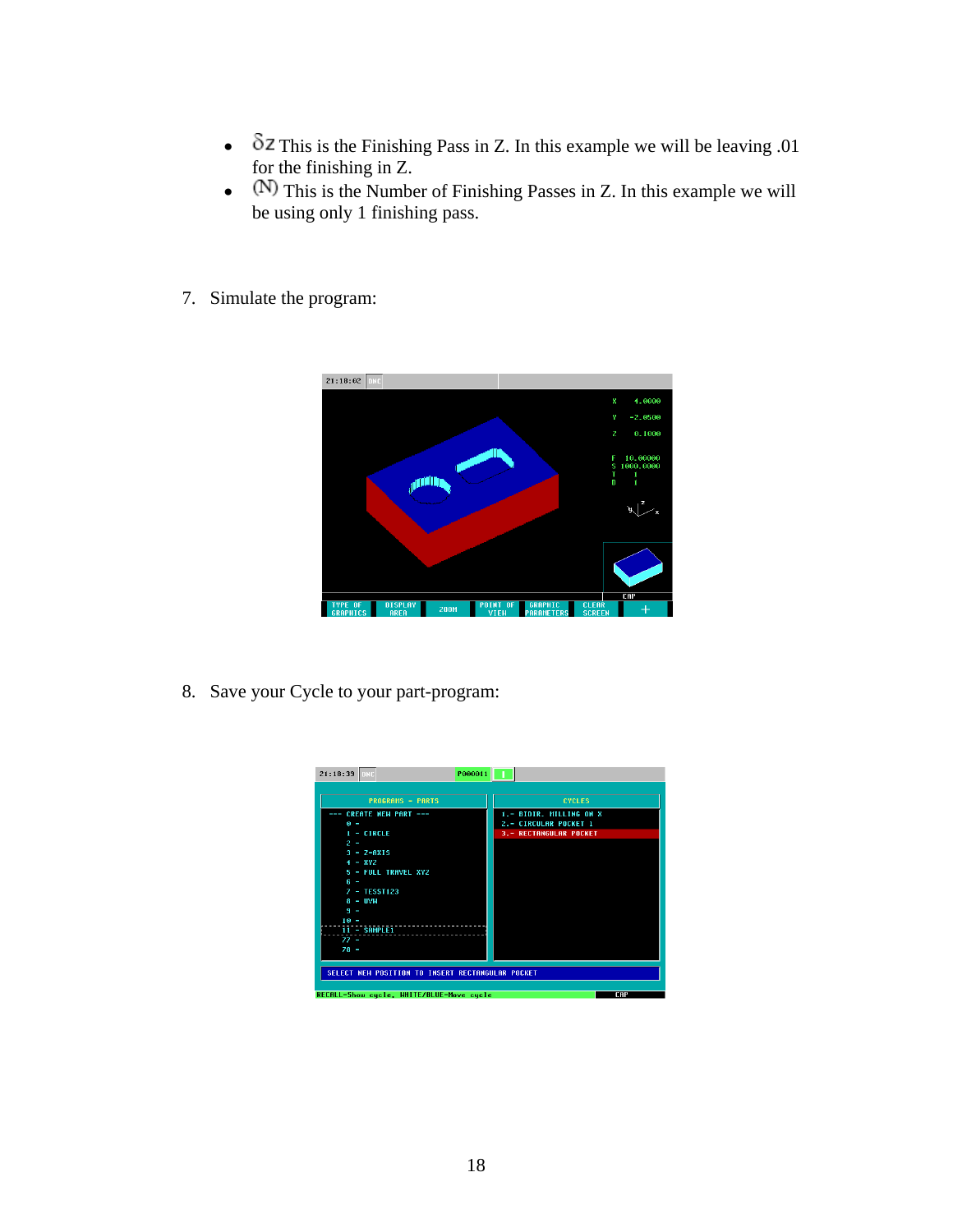## **DRILLING + RECTANGULAR POSIT.**



- 1. Select the Drilling Icon
- 2. Be sure to have Drilling 1 (Level Cycle 1) selected.
- 3. Define the position of your first hole:
	- X- This is the position of your first hole along the X Axis. In this example we will be using a value of 0.500".
	- Y- This is the position of your first hole along the Y Axis. In this example we will be using a value of -0.500".
- 4. Define your machining conditions:
	- Zs- This is your Z safety distance. This is the amount your tool will be above your starting point before beginning its operation. In this example we will be using a value of 0.100".
	- Z- This is the starting point on the Z axis. In this example we will be using a value of 0.
	- P- This is the total depth of the hole. In this example we will be using a value of 0.500".
	- I- This is the drilling peck. In this example we will be drilling down  $0.2$ per pass.
	- t- This is the dwell time (seconds). In this example there will be a .5 second dwell time per pass.
- 5. Define your Penetration:
	- F- This is your feedrate. In this example we will be using a value of 10 inches per minute.
	- S- This is your spindle speed. In this example we are using a value of 1000 rpm.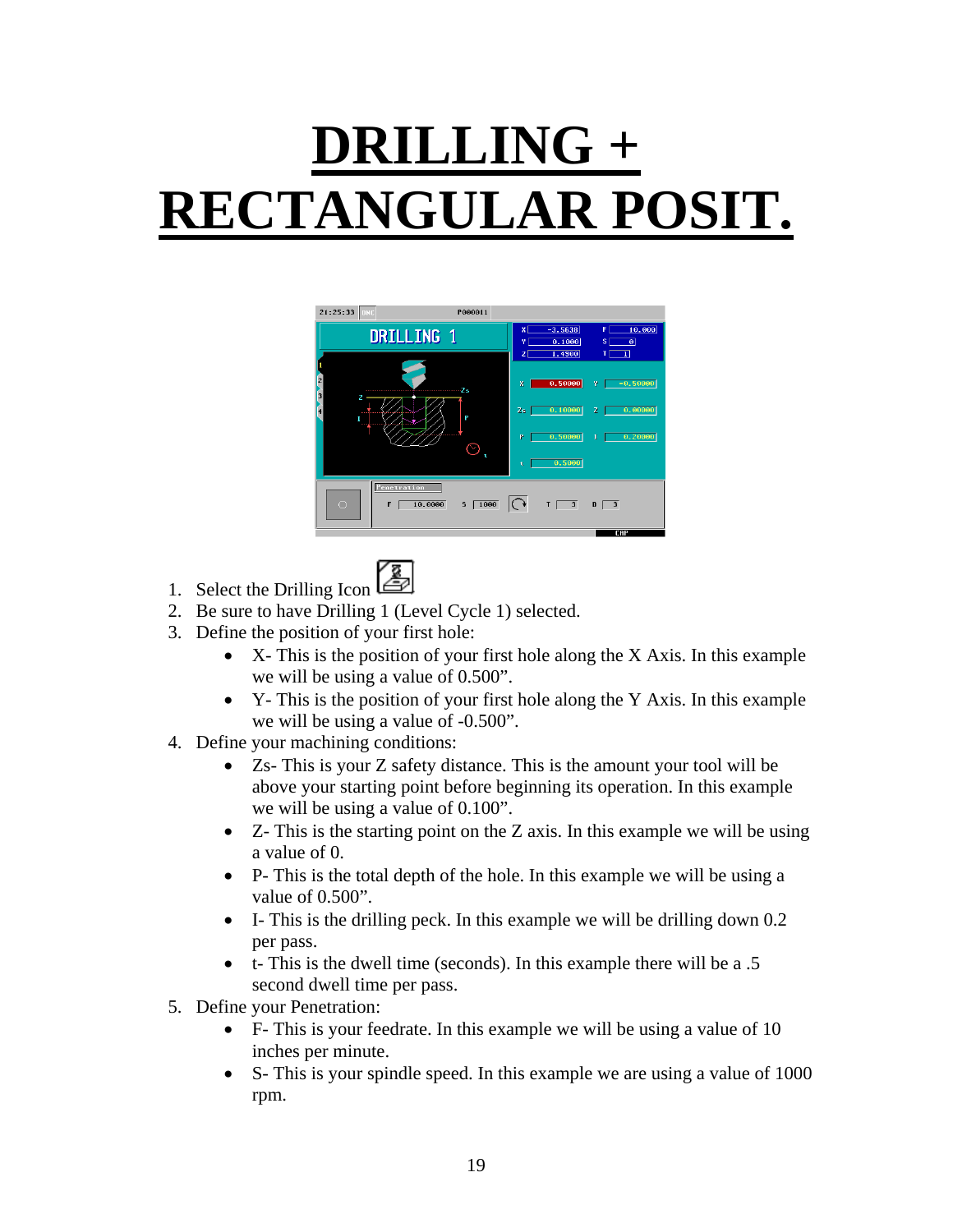Select your spindle direction.  $\Box$  To toggle between directions push the

"half-key". In this example we will be using a Clockwise Rotation.

- T- Enter is your tool number. In this example we are using T3.
- D- Enter in your Tool Offset Number. In this example we are using D3.
- 6. Select the Rectangular Posit. Icon



*\*Note- Your starting coordinates (X1, Y1) and machining conditions are automatically entered because they were predefined in our drilling cycle.* 

- 7. Define the length and number of hole along each axis:
	- Lx- This is the length from your first hole on the X Axis to the last hole on your X Axis. In this example we will be using a value of 5.
	- Ly- This is the length from your first hole on the Y Axis to the last hole on your Y Axis. In this example we will be using a value of  $-3$ .
	- Nx- This is your total number of holes along the X Axis. In this example we will be using a value of 4.
	- Ny- This is your total number of holes along the Y Axis. In this example we will be using a value of 2.
	- $\mathbf{w}$  The value in this field must be entered in degrees. A value is entered into this field when we are machining a part on an inclination angle. In this example we will be using a value of 0.
	- $(\beta)$ This is the angle between the sides. In this example we will be using a value of 90 degrees.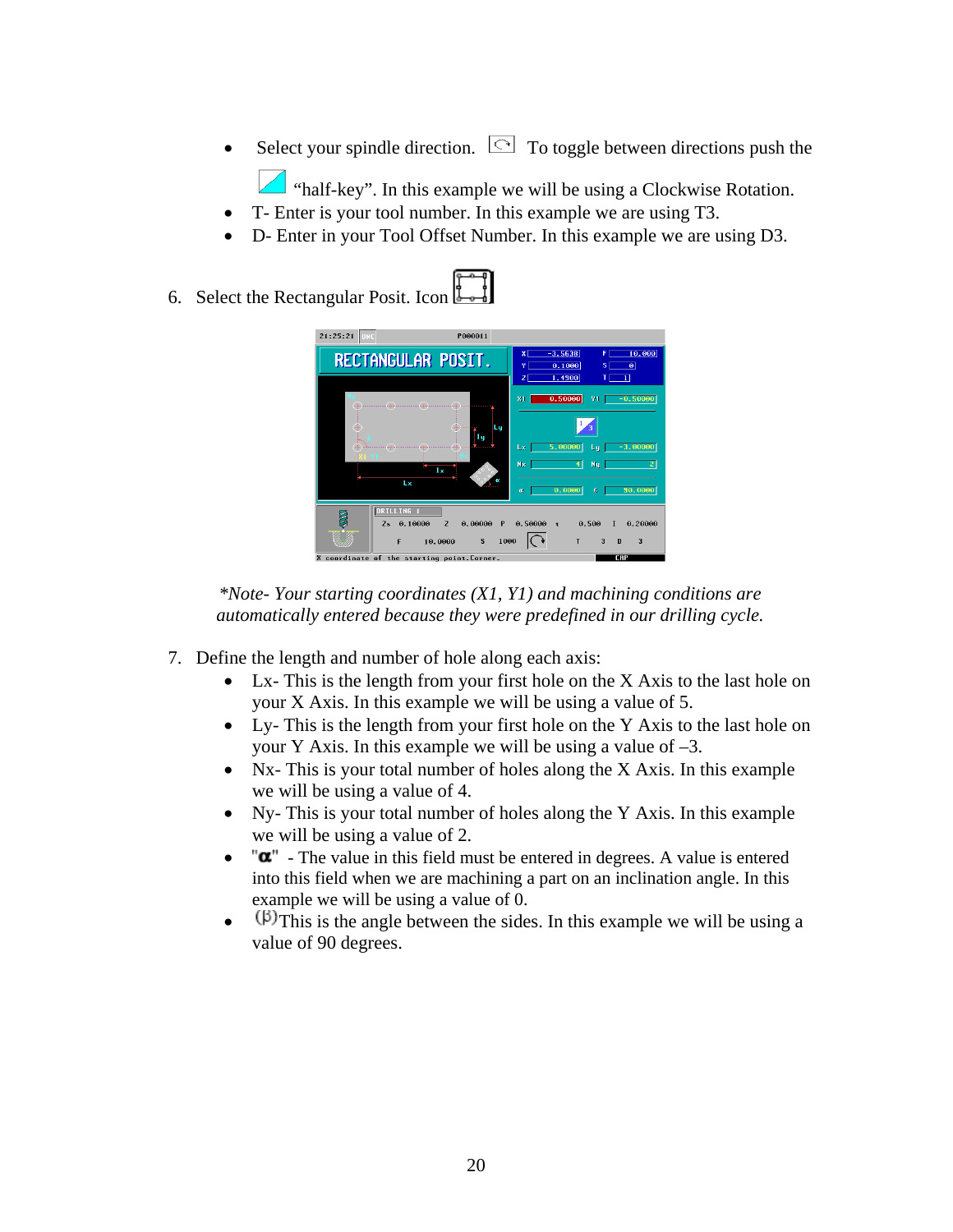8. Simulate the program:



9. Save your Cycle to your part-program:

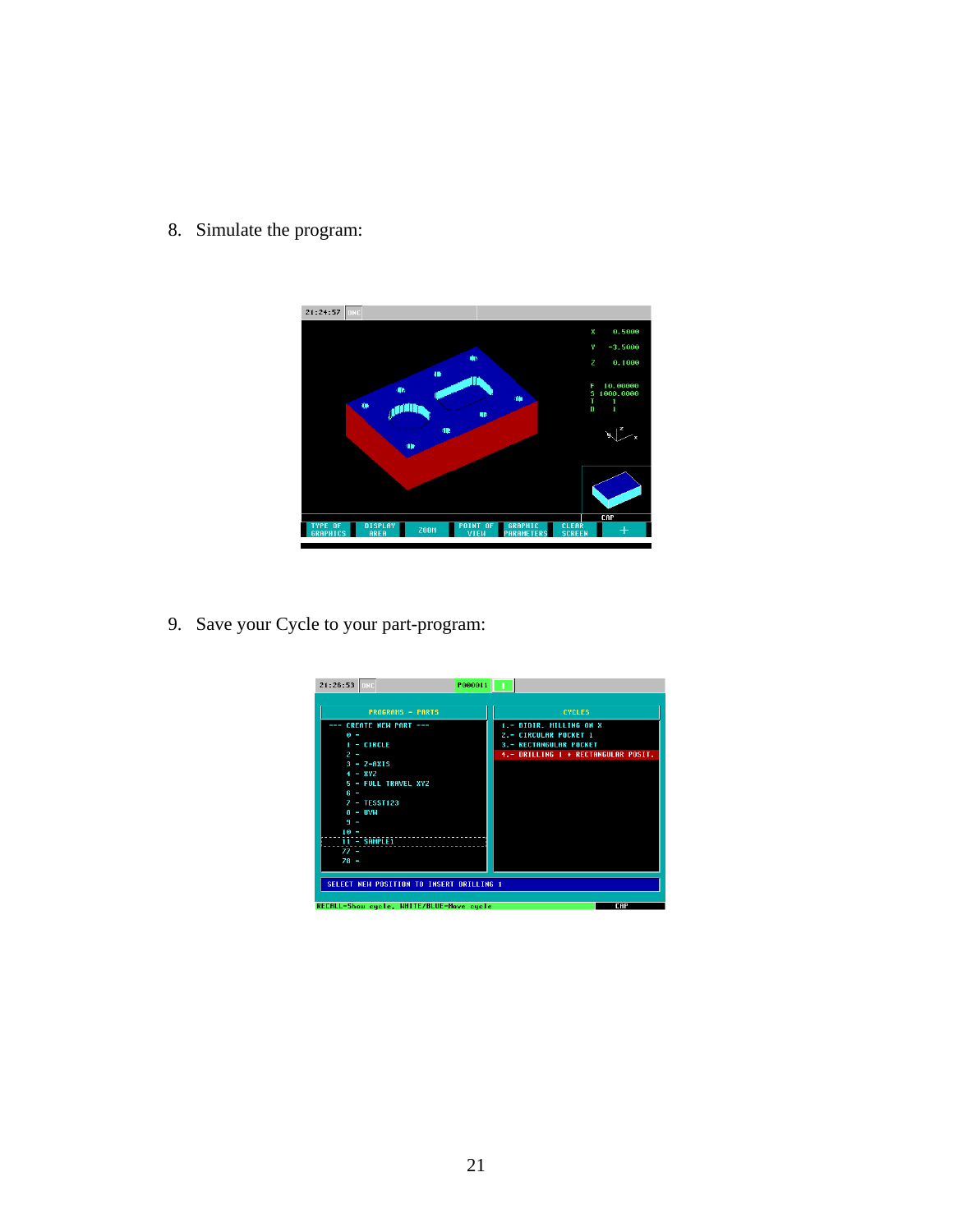## **DRILLING+ARC POSITIONING**



- 1. Select the Drilling Icon
- 2. Be sure to have Drilling 1 (Level Cycle 1) selected.
- 3. Define the position of your first hole:
	- X- This is the position of your first hole along the X Axis. In this example we will be using a value of 0.
	- Y- This is the position of your first hole along the Y Axis. In this example we will be using a value of 0.
- 4. Define your machining conditions:
	- Zs- This is your Z safety distance. This is the amount your tool will be above your starting point before beginning its operation. In this example we will be using the value of 0.100".
	- Z- This is the starting point on the Z axis. In this example we will be using a value of 0
	- P- This is the total depth of the hole. In this example we will be using a value of  $0.500"$
	- I- This is the drilling peck. In this example we will be drilling down .2 per pass.
	- t- This is the dwell time (seconds). In this example there will be a .5 second dwell time per pass.
- 5. Define your Penetration:
	- F- This is your feedrate. In this example we will be using a value of 10 inches per minute.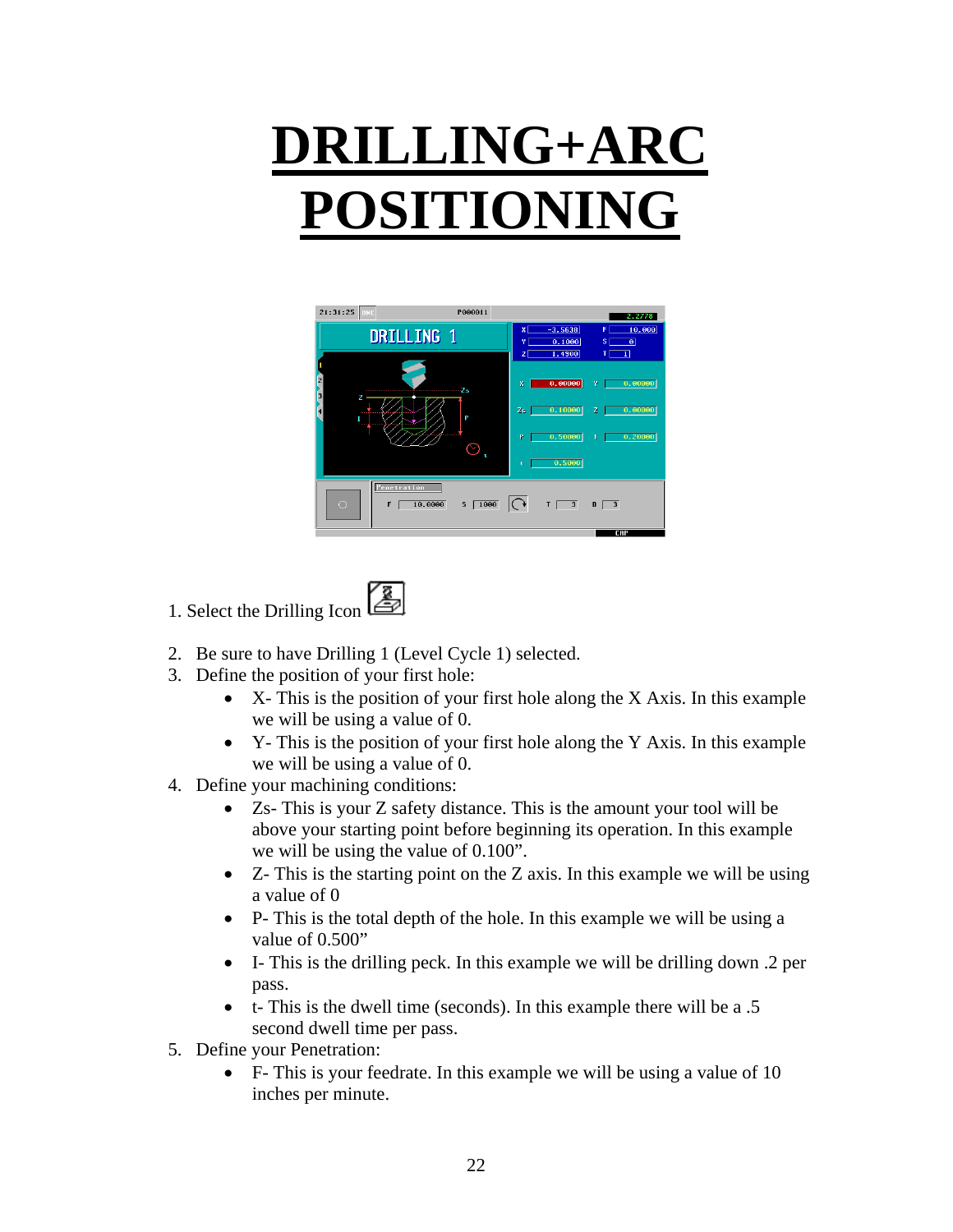- S- This is your spindle speed. In this example we are using a value of 1000 rpm.
- Select your spindle direction.  $\Box$  To toggle between directions push the

"half-key". In this example we will be using a Clockwise Rotation.

- T- Enter is your tool number. In this example we are using T3.
- D- Enter in your Tool Offset Number. In this example we are using D3.
- 6. Select the Arc Positioning Icon



- LEVEL<br>CTCLE 7. Go into Level Cycle 2 (ARC POSIT. 2)
- 8. Define the Center Coordinates and Machining Conditions:
	- Xc- This is the center point of your bolt-hole position on the X Axis. In this example we will be using a value of 1.5
	- Yc- This is the center point of your bolt-hole position on the Y Axis. In this example we will be using the value of -2
	- r- this is the radius of your bolt-hole pattern. In this example we will be using a value of 1.1
	- $\bullet$   $\mathbf{a}^{\mathsf{m}}$  The value in this field must be entered in as degrees. A value is entered into this field when we are machining a part on an inclination angle. In this example we will be using a value of 0.
	- N- This is the total number of holes in the arc. In this example we will be using a value of 8.
	- ( $\beta$ ) This is the angular distance between points. In this example we will be using a value of 0
	- $(\tau)$  This is the angle of the end point. In this example we will be using a value of 0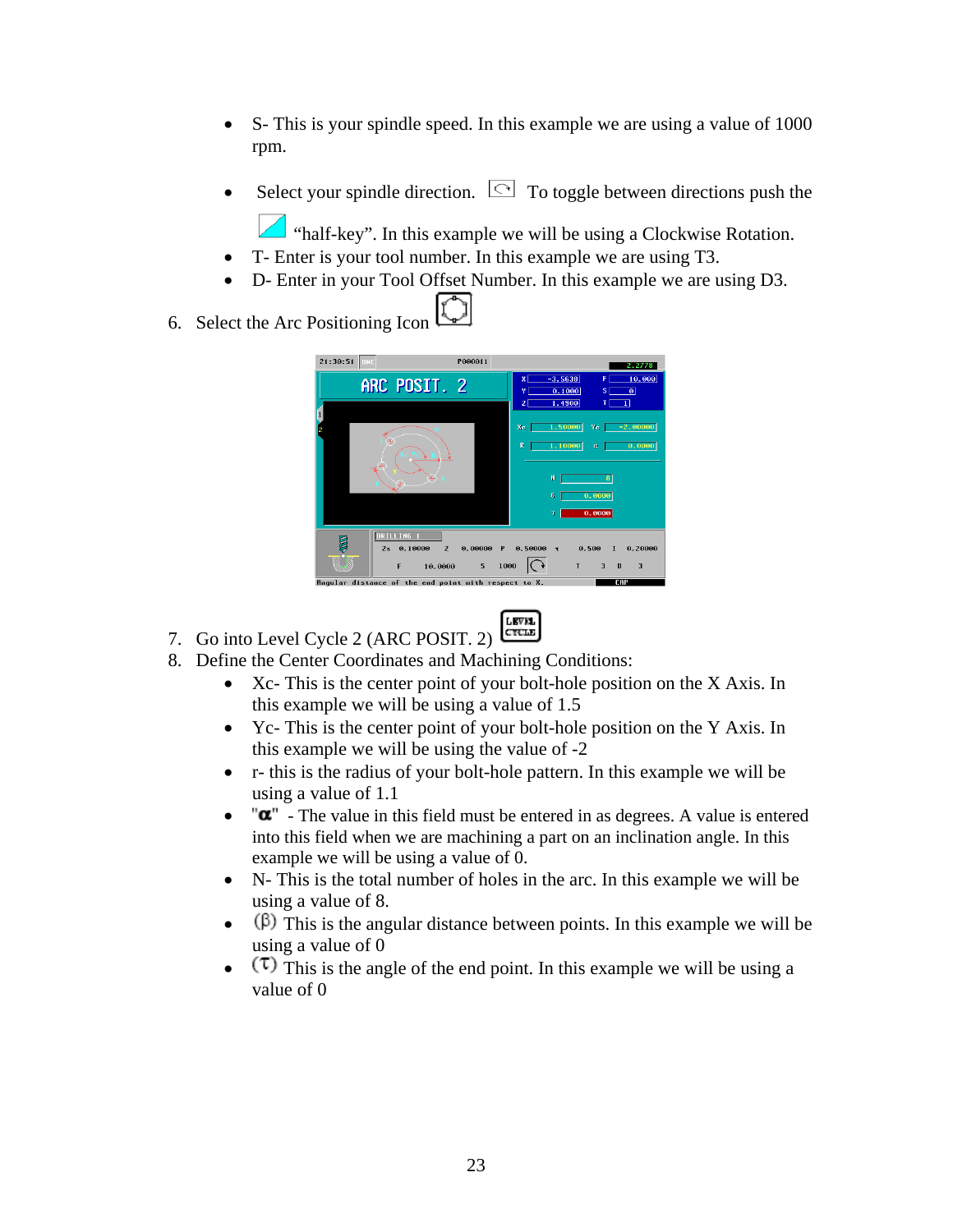9. Simulate the program:



10. Save your Cycle to your part-program



You have now created and simulated your part-program and are ready for execution.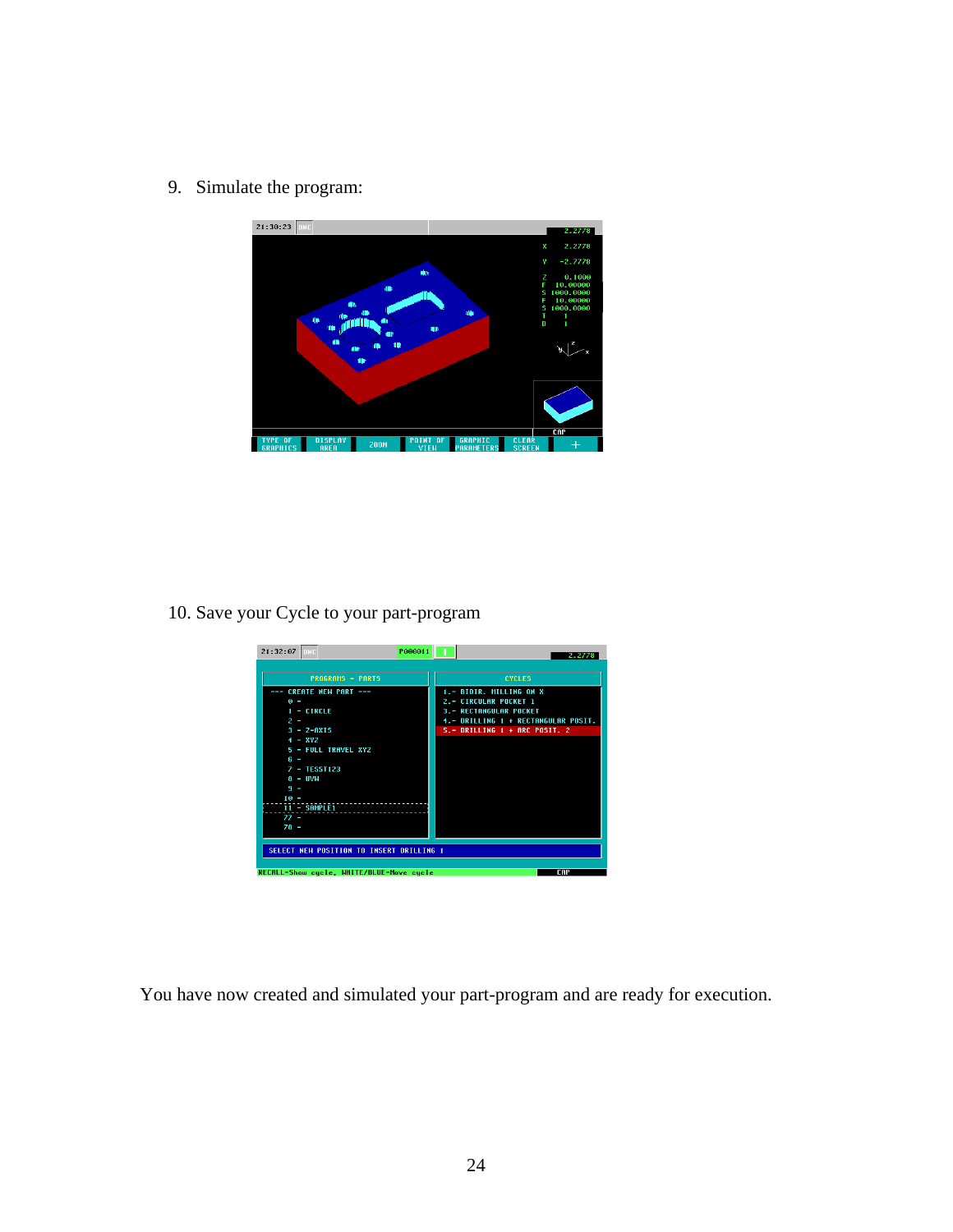## **Miscellaneous Features**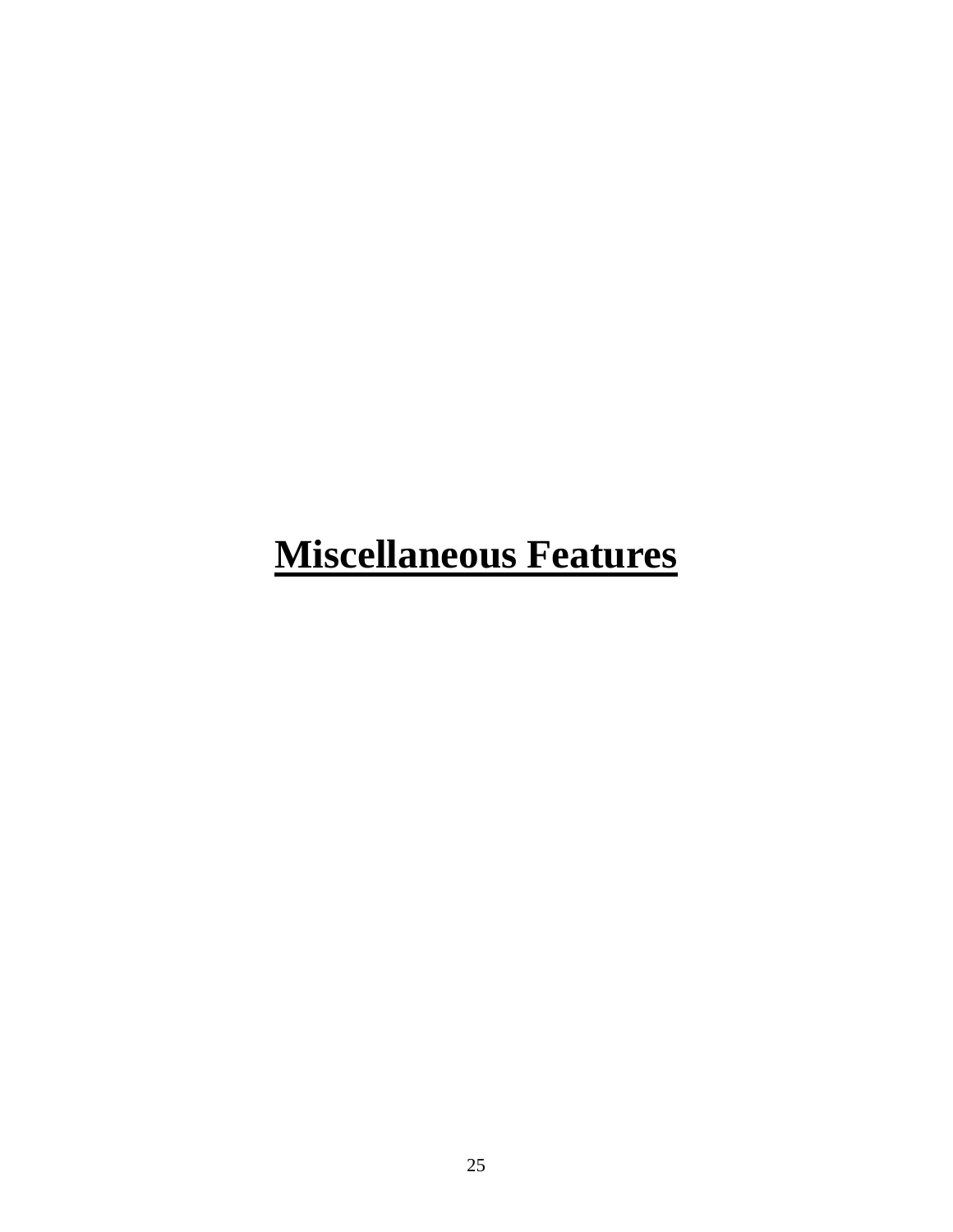## **ZERO OFFSETS**

G54 through G57 are our absolute zero offsets. This feature allows us to store a part zero position into a table. With this option you are able to recall your part zero position without having to touch off on your part again. This feature is useful when having parts that are commonly machined. To setup your Zero Offsets perform the following task:

1. From the Jog Screen setup your part zero position



*\*Note: Refer to page 4 of the manual on how to preset your part zero* 

2. Select the Zero Icon  $\boxed{2}$ 

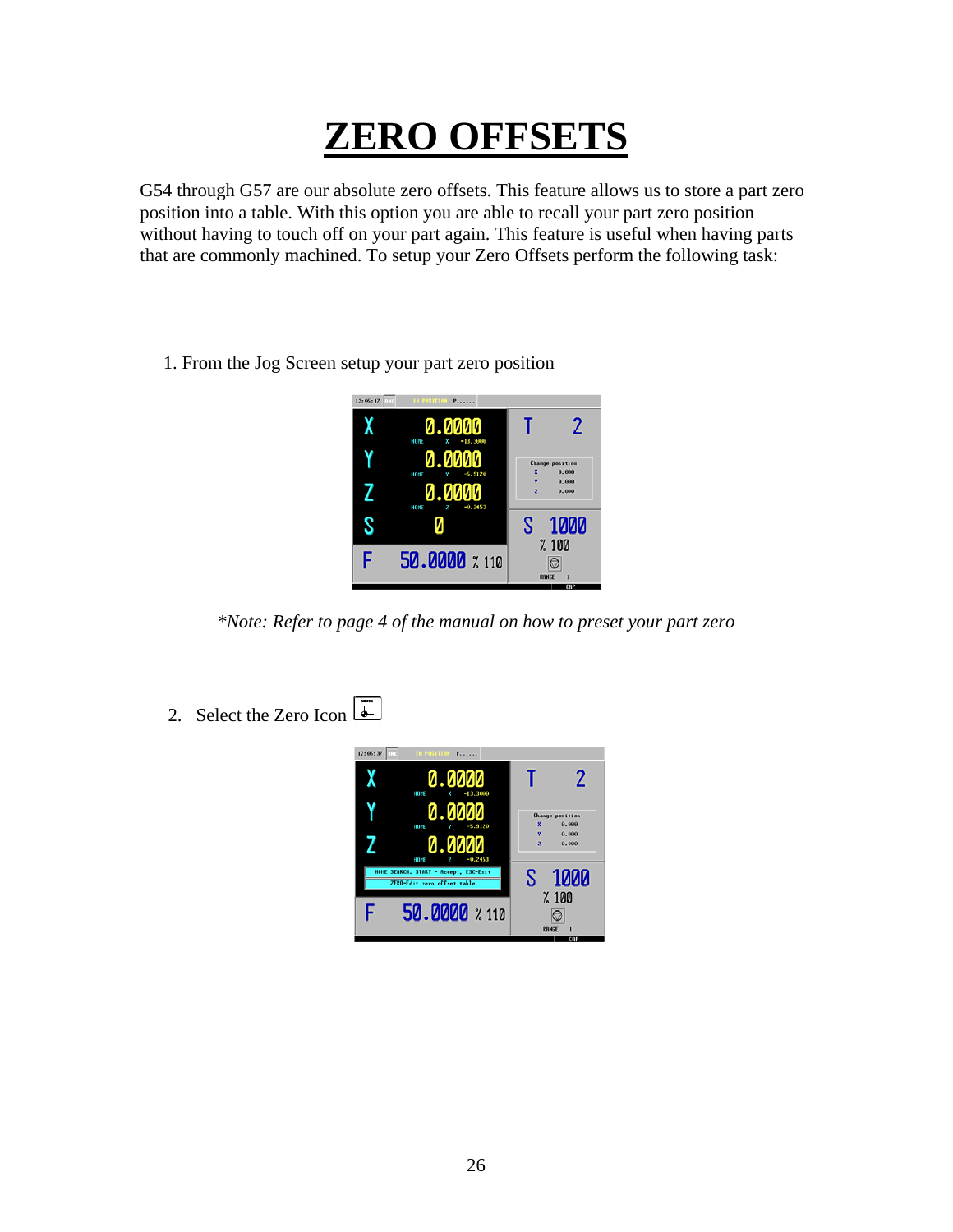3. Select the Zero Icon  $\boxed{\bullet}$  for a second time to enter the Zero Offset Table

| 12:06:10<br>ZERO OFFSET TABLE | <b>IN POSITION Pressure</b> | x<br>۷<br>z | 0,0000<br>0.0000<br>0.0000] | 55,000<br>F<br>$\vert \mathbf{0} \vert$<br>s<br>$1 \square 2$ |
|-------------------------------|-----------------------------|-------------|-----------------------------|---------------------------------------------------------------|
|                               | x                           | π           | z                           |                                                               |
| PLO                           | 0.00000                     | 8,00000     | 0.00000                     |                                                               |
| <b>ACT</b>                    | 0.00000                     | 8,00000     | 8,00000                     |                                                               |
| 654                           | 0.00000                     | 0,00000     | 0.00000                     |                                                               |
| 655                           | 0.00000                     | 0.00000     | 0.00000                     |                                                               |
| 656                           | 0.00000                     | 0.00000     | 0.00000                     |                                                               |
| 657                           | 0.00000                     | 0.00000     | 0,00000                     |                                                               |
| 0658                          | 0.00000                     | 0.00000     | 0.00000                     |                                                               |
| 0559                          | 0.00000                     | 0.00000     | 0.00000                     |                                                               |
|                               |                             |             |                             |                                                               |

\* *Note: All of the coordinate values for G54 are currently at zero* 

| 4. | Select the Recall Key | <b>REAL</b><br>♦ |              |                             |                    |                            |                                           |
|----|-----------------------|------------------|--------------|-----------------------------|--------------------|----------------------------|-------------------------------------------|
|    |                       | 12:06:56<br>nic. |              | <b>IN POSITION Pressure</b> |                    |                            |                                           |
|    |                       |                  |              | ZERO OFFSET TABLE           |                    | 0,0000<br>0,0000<br>0,0000 | $1 \ \ 55,000$<br>$S$ $\theta$<br>$T$ $2$ |
|    |                       |                  |              | ×                           | γ                  | z                          |                                           |
|    |                       |                  | PLC          | 0.00000                     | 8,00000            | 8,00000                    |                                           |
|    |                       |                  | <b>RG1</b>   | 0.00000                     | 8,80000            | 9,00000                    |                                           |
|    |                       |                  | 654          | $-13.29999$                 | $-5.31138$         | 0.29933                    |                                           |
|    |                       |                  | 655          | 0.00000                     | 0.00000            | 0.00000                    |                                           |
|    |                       |                  | 656          | 0.00000                     | 0.00000            | 0.00000                    |                                           |
|    |                       |                  | 657          | 0.00000                     | 0.00000            | 0,00000                    |                                           |
|    |                       |                  | 4658<br>2659 | 0.00000<br>0.00000          | 0.00000<br>0.00000 | 0.00000<br>0.00000         |                                           |
|    |                       |                  |              |                             |                    |                            | <b>TOP</b>                                |

*\* Note: The coordinates are now the exact value of their position away from home* 

5. Press Enter

| 12:07:12<br>ZERO OFFSET TABLE | THE POSITION P | x<br>٧<br>z | 0,0000<br>0.0000<br>0,0000 | 55,000<br>Ŧ.<br>$\vert \mathbf{0} \vert$<br>s.<br>$1 \square 2$ |
|-------------------------------|----------------|-------------|----------------------------|-----------------------------------------------------------------|
|                               | x              | γ           | $\mathbf z$                |                                                                 |
| PLC                           | 0.00000        | 8,00000     | 0.00000                    |                                                                 |
| <b>NGT</b>                    | 0.00000        | 8,00000     | 0.00000                    |                                                                 |
| 654                           | $-13.23333$    | $-5.31138$  | 0.23333                    |                                                                 |
| 655                           | 0.00000        | 8.00000     | 0.00000                    |                                                                 |
| 656                           | 0.00000        | 8,00000     | 0.00000                    |                                                                 |
| 657                           | 0.00000        | 8,00000     | 0.00000                    |                                                                 |
| <b>AG58</b>                   | 0.00000        | 0.00000     | 0.00000                    |                                                                 |
| 4659                          | 0.00000        | 0.00000     | 0.00000                    |                                                                 |
|                               |                |             |                            |                                                                 |
|                               |                |             |                            | CBP                                                             |

*\*Note: Your values will not be stored if you do not hit enter*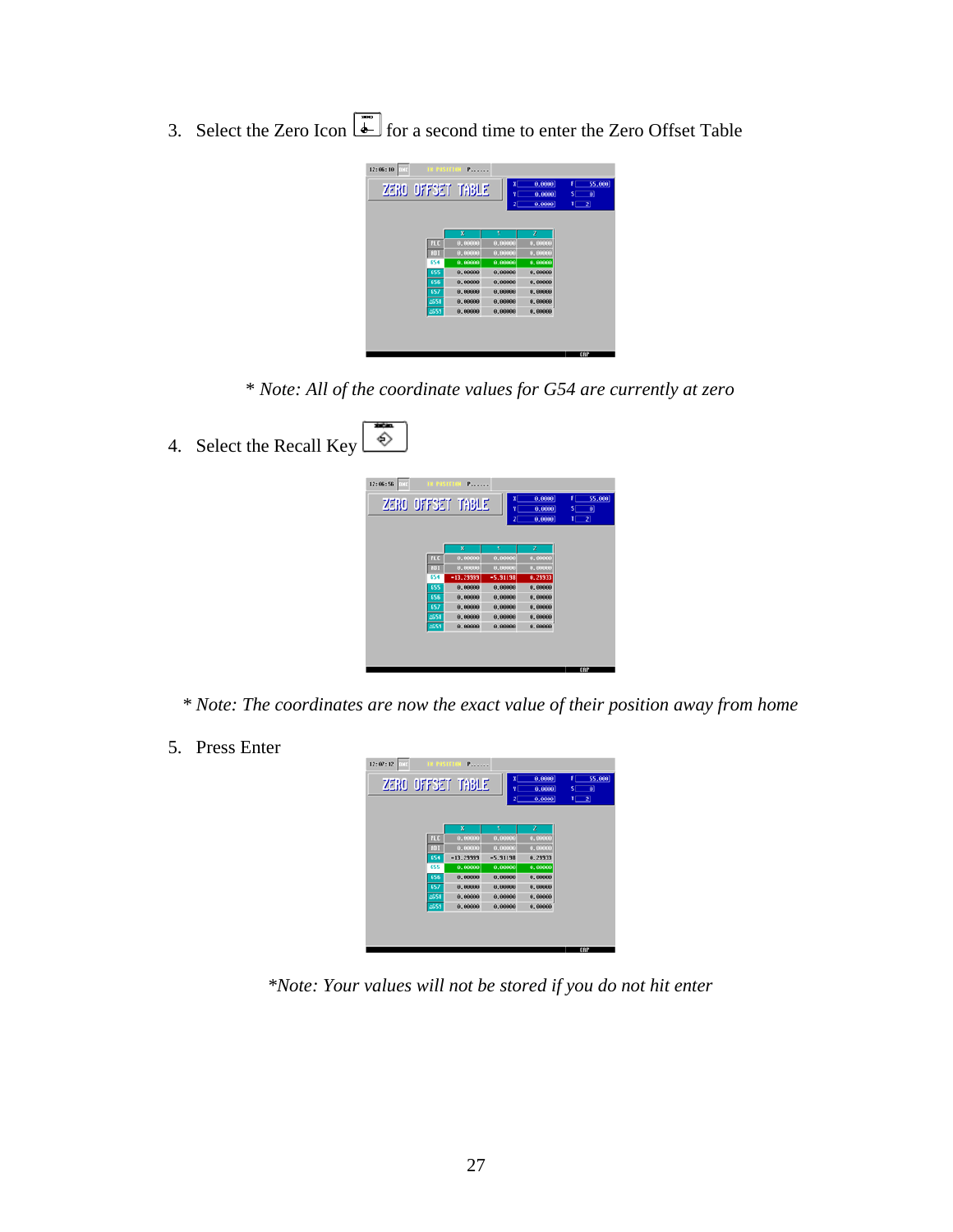### **ISO MODE**

The ISO key gives you access to the MDI Mode. What this feature allows you to do is perform one or more functions at a time. It allows you to move more than one axes at a time, start the spindle, set the feed, insert G-Codes, etc. To operate in ISO Mode, execute the following instructions:

1. From the Jog Screen select the ISO key

• In this example we will be turning on the spindle at a clockwise rotation at  $100$  rpm's

 $_{\rm ISO}$ 

• The CNC will display a red window at the bottom of the screen

| 11:32:01 | Process                      |        |                                 |
|----------|------------------------------|--------|---------------------------------|
|          | 0.0000<br>mire<br>0,0000     |        |                                 |
|          | 0.0000<br>0,0000<br>nin      | ×      | <b>Change position</b><br>0.000 |
|          | 0000<br>Ø.<br>0,0000<br>ning | Y<br>z | 9,000<br>8,800                  |
|          |                              | S      | И                               |
|          | <b>0.0000</b> % 120          |        | %100                            |
|          |                              |        | CRF                             |

2. Type in S100 M3

| 11:32:38<br><b>USD</b> | $P_{\text{source}}$               |        |                                 |
|------------------------|-----------------------------------|--------|---------------------------------|
|                        | 0.0000<br>0,0000<br>mire<br>x     |        |                                 |
|                        | 800<br>Ø.<br><b>DURANT</b><br>nin | ×      | <b>Change position</b><br>0.000 |
|                        | И<br>0,0000<br>ning               | v<br>z | 0,000<br>8,800                  |
|                        |                                   | S      | Ø                               |
|                        | <b>0.0000</b> % 120               |        | %100                            |
| \$10003                |                                   |        | CHF                             |

3. Press Cycle Start

| 11:32:56<br><b>THE</b> | <b>IN POSTFIEM Pressure</b>   |        |                                 |
|------------------------|-------------------------------|--------|---------------------------------|
|                        | 0.0000<br>mire<br>0,0000<br>x |        |                                 |
|                        | 0.0000<br>0,0000<br>٧<br>nin  | ×      | <b>Change position</b><br>0.000 |
|                        | aaa<br>0,0000<br>nire         | v<br>z | 0,000<br>8,800                  |
|                        |                               | S      | 100                             |
| F                      | <b>0.0000</b> % 120           |        | %100<br>↷<br>RANGE<br>и         |

 *\*Note: The spindle speed has changed to 100 and the icon has changed to a clock-wise position.*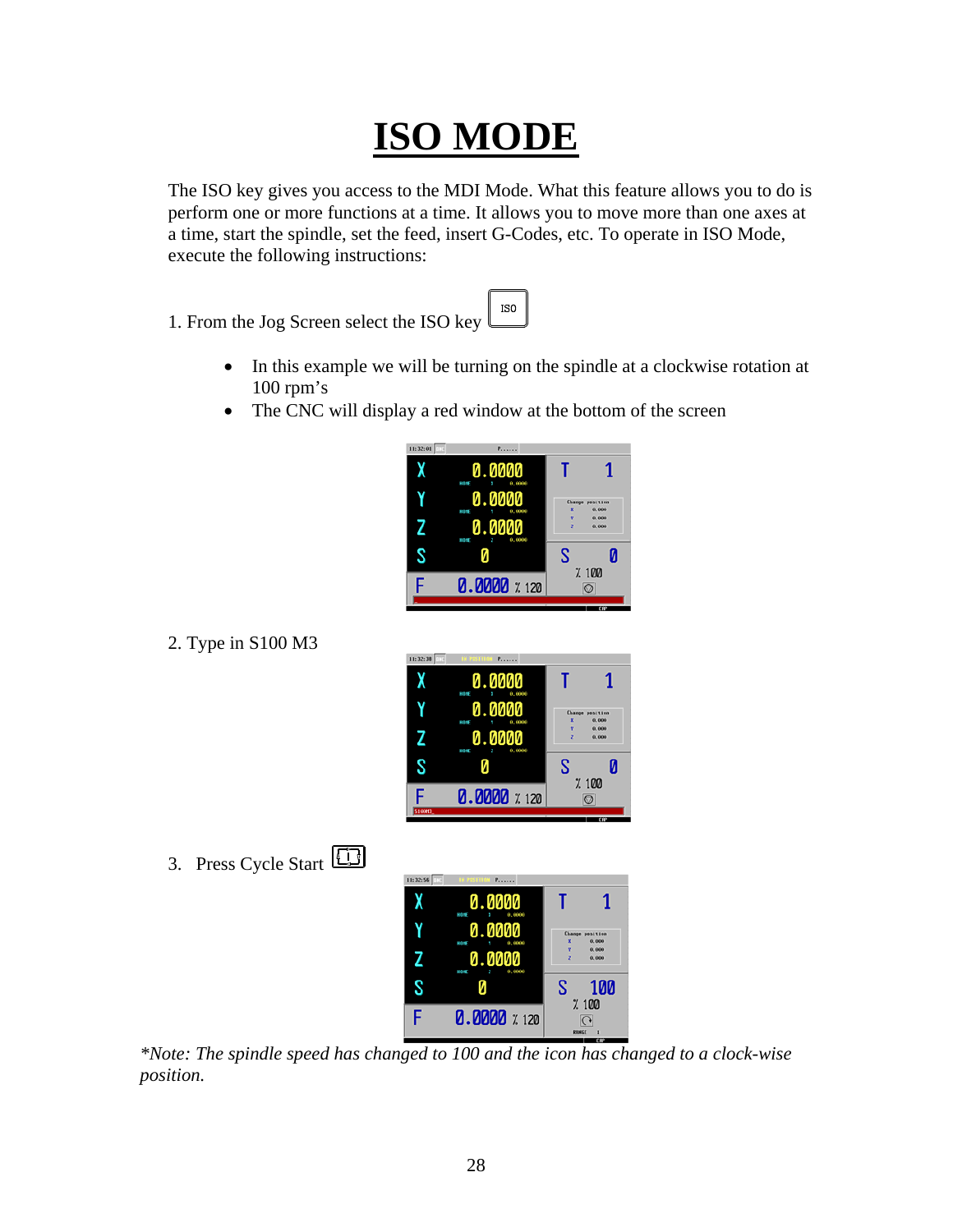### INSERTING CODE IN-BETWEEN CANNED CYCLES

This feature allow us to insert M and G-Codes in-between our cycles in our library. In this example we will be inserting a G54 to start our program and a M00 in-between each cycle. The M00 will stop the program from executing the next programmed cycle until we hit cycle start. This feature is helpful in examining the tool after the completion of each cycle.

1. From the Jog Screen select the P.PROG key



ISO 2. Select the ISO key

| 11:40:35 | 11 S.D.T        | <b>P000065</b> |                                                                      |                                            |                                    |
|----------|-----------------|----------------|----------------------------------------------------------------------|--------------------------------------------|------------------------------------|
|          | IS <sub>0</sub> |                | x<br>٧<br>$\overline{z}$                                             | 0.0000<br>F<br>0.0000<br>s:<br>0,0000<br>п | 0.000<br>$\vert \theta \vert$<br>п |
| ÷        |                 |                |                                                                      |                                            |                                    |
|          |                 |                |                                                                      |                                            |                                    |
| 6        |                 |                |                                                                      |                                            |                                    |
|          | IS <sub>0</sub> | D              | $H10:***$<br>whether the first and security that<br><b>RPT -----</b> |                                            |                                    |
|          | È               | z              |                                                                      |                                            |                                    |
|          |                 |                |                                                                      | <b>TATE</b>                                |                                    |

3. Type in G54

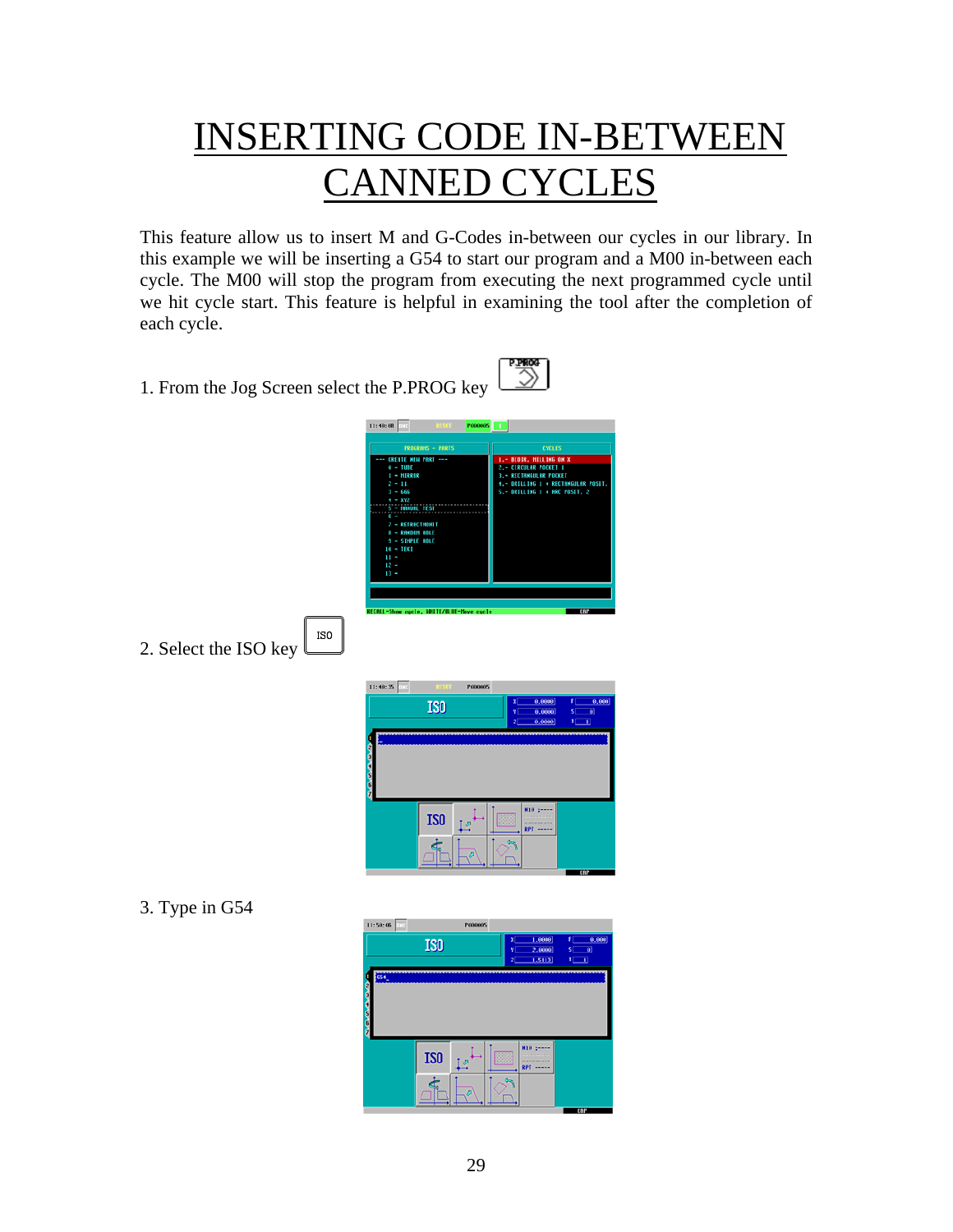4. Select the P.PROG Key



鹦

5. Press Enter



**\*Note:** Make sure our first programmed cycle is highlighted in red before hitting *enter.* 

6. Highlight our first programmed cycle and select the Half-Key  $\Box$ 

| <b>PROGRAMS - PARTS</b> | <b>CYCLES</b>                       |
|-------------------------|-------------------------------------|
| --- ERERTE NEW PRRT --- | 1.- BIDIR, HILLING ON X             |
| $0 - 1085$              | 654                                 |
| I - MIRROR              | 2.- CIRCULAR POCKET 1               |
| $2 - 11$                | <b>3.- RECTANGULAR POCKET</b>       |
| $3 - 666$               | 4.- DRILLING 1 + RECTANGULAR POSIT. |
| $4 - XYZ$               | 5.- DRILLING 1 + ARC POSIT, 2       |
| <b>S - IMMURL TEST</b>  |                                     |
| $6 -$                   |                                     |
| $T = RETERCTHDHIT$      |                                     |
| 8 - RANDOM HOLE         |                                     |
| <b>9 - SIMMLE HOLE</b>  |                                     |
| $10 - \text{HEK}$       |                                     |
| $11 -$                  |                                     |
| $12 -$                  |                                     |
| $13 -$                  |                                     |

*\*Note: This allows us to insert our first programmed cycle underneath the G54.*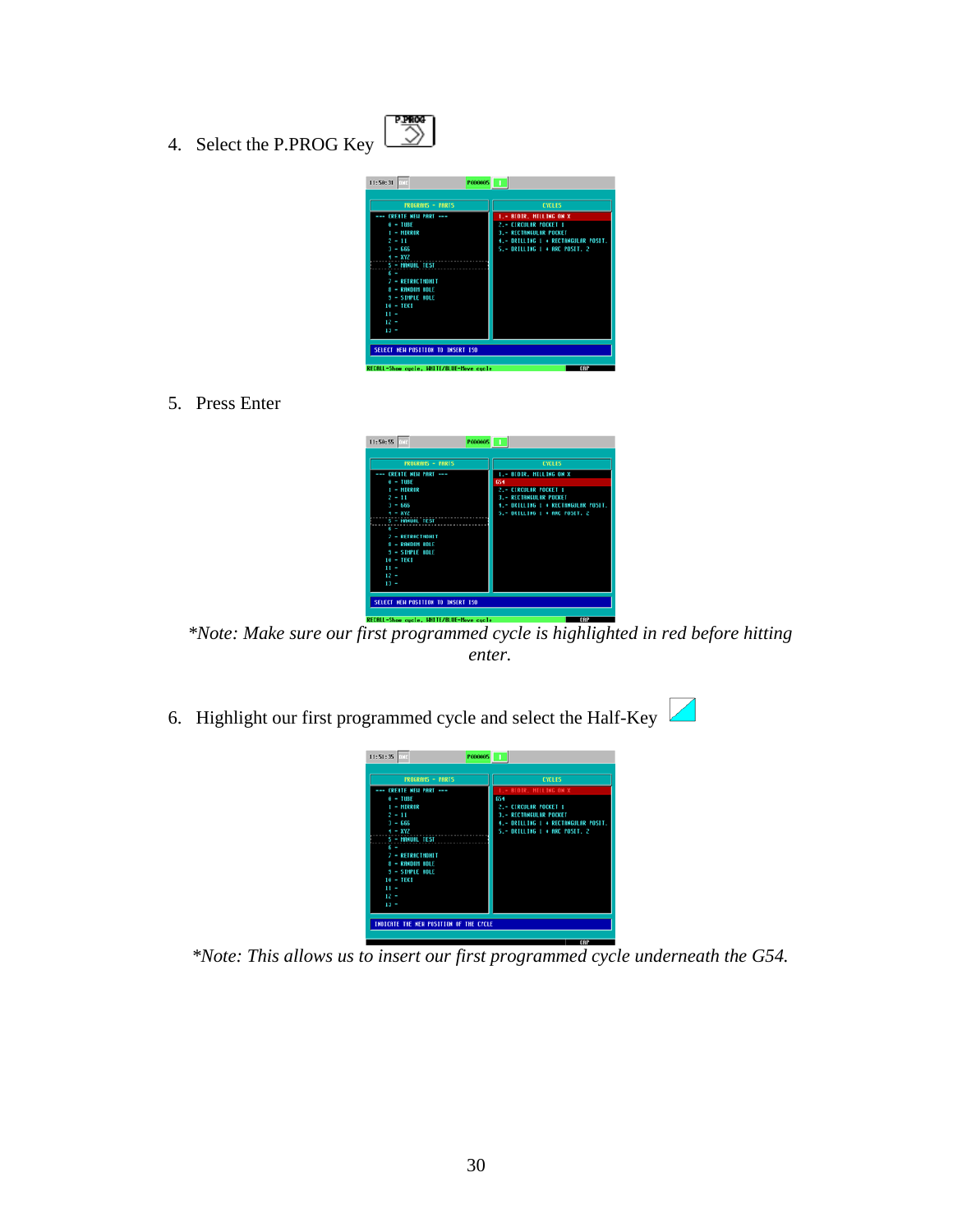7. Arrow down to G54 and hit enter.



- 8. Now to insert M00 execute the following commands:
	- Select the ISO Key
	- Clear out the G54
	- Type in M00
	- Select the P.PROG Key
	- Highlight the first Canned Cycle (BIDR. MILLING ON X)
	- Press Enter
	- Now you can highlight the remaining Canned Cycles one at a time and by pressing enter you will insert M00 in-between each of them

| <b>PROGRAMS - PARTS</b> | <b>CYCLES</b>                        |
|-------------------------|--------------------------------------|
| --- CREATE MEN PART --- | 654                                  |
| $0 - IUBE$              | 1.- BIDIR, MILLING ON X              |
| $1 - MIRROR$            | 1930                                 |
| $2 - 11$                | 2.- CIRCULAR POCKET 1                |
| $3 - 666$               | ma                                   |
| $4 - XY2$               | 3.- RECTANGULAR POCKET               |
| <b>S - MINUAL TEST</b>  | NO                                   |
| $\sim$                  | 4. - DRILLING 1 + RECTANGULAR POSIT. |
| <b>7 - RETRACTMONIT</b> | ma                                   |
| <b>8 - RANDOM HOLE</b>  | 5.- ORILLING 1 + ARC POSIT, 2        |
| <b>3 - SIMPLE HOLE</b>  | H30                                  |
| $10 - TFX$              |                                      |
| $11 -$                  |                                      |
| $12 -$                  |                                      |
| $13 -$                  |                                      |
|                         |                                      |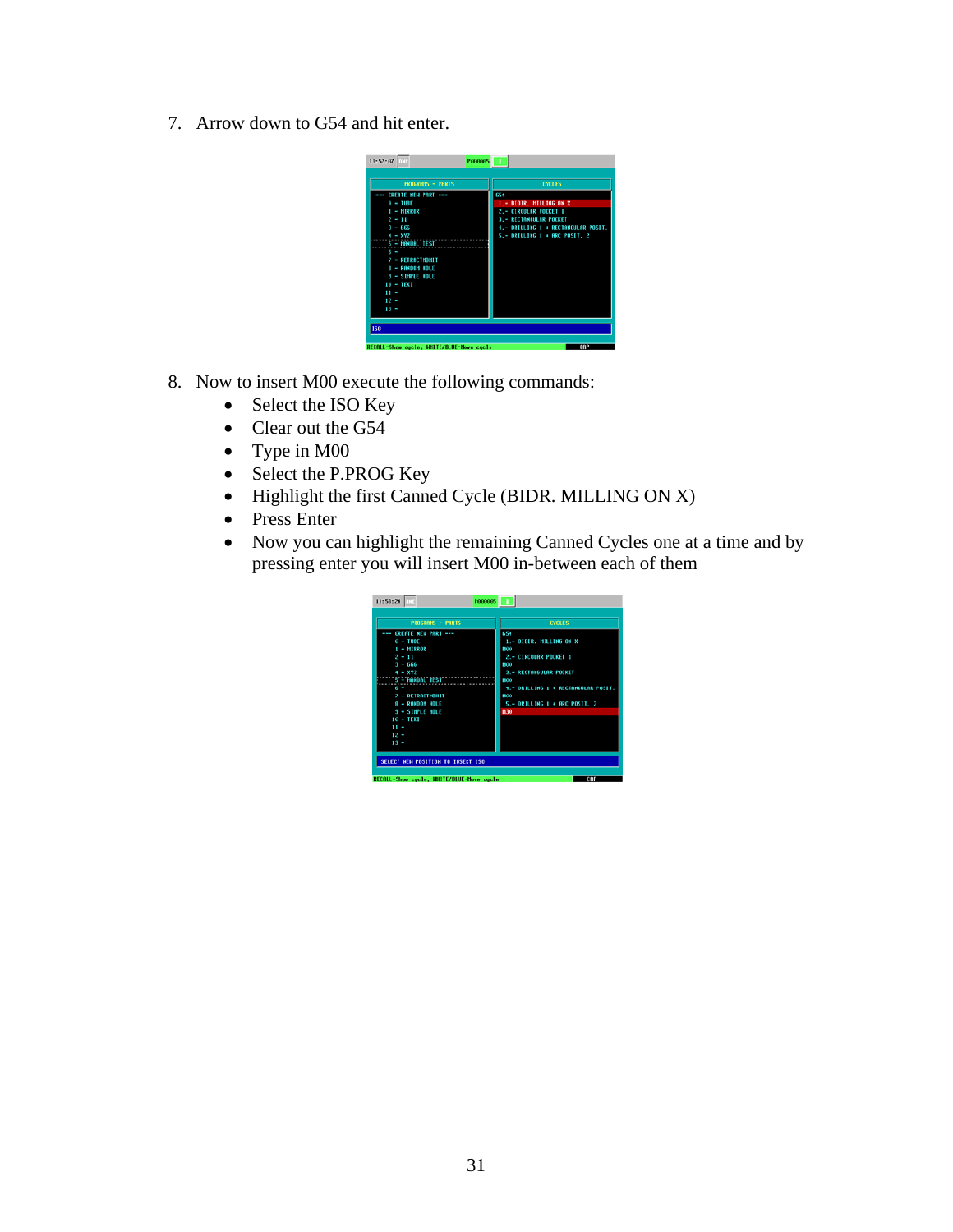## **TOOL INSPECTION**

This feature allows us to examine our tool at any point while executing our program. Whether the tool breaks or if you are checking the status, this feature will allow you to stop your program, move your axes around and begin your program from the point you have left off at.

1. Press the STOP Key while the program is in execution



*\*Note: You will notice on the top of the screen it will read INTERRUPTED* 

2. Press T (this is for Tool Inspection)



*\*Note: Notice the top of your screen now reads INSPECTION* 

- 3. Execute the next step of commands:
	- Jog your Z Axis up
	- Turn off your spindle
	- Jog your X and Y Axis out of the way



*\*Note: Notice the coordinate values are different from when we stopped the program*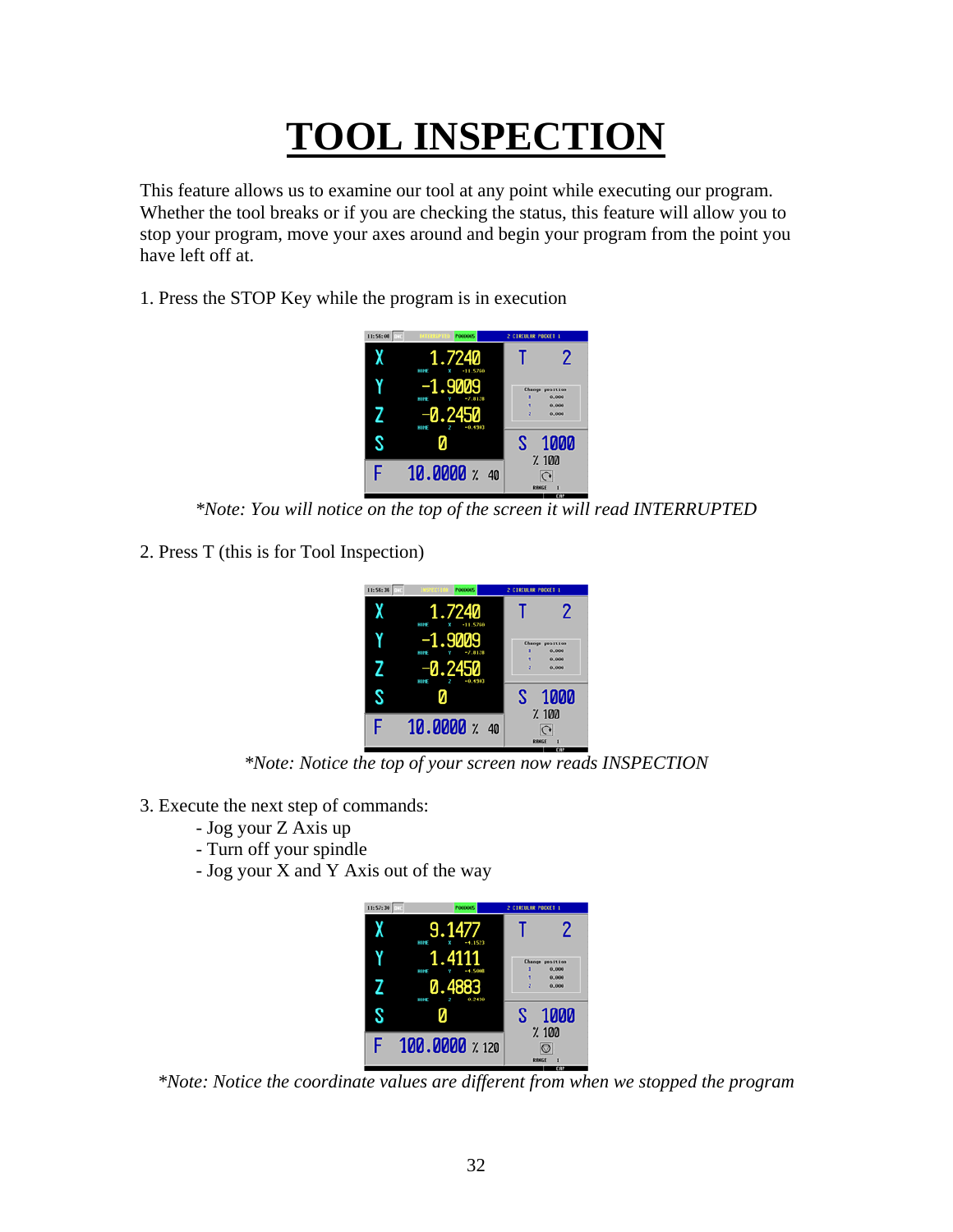4. After examining the tool or changing it, press Cycle Start



5. Select M3 and the Cycle Start to start your spindle



6. Select X and Y and then Cycle Start so these two axes are repositioned first

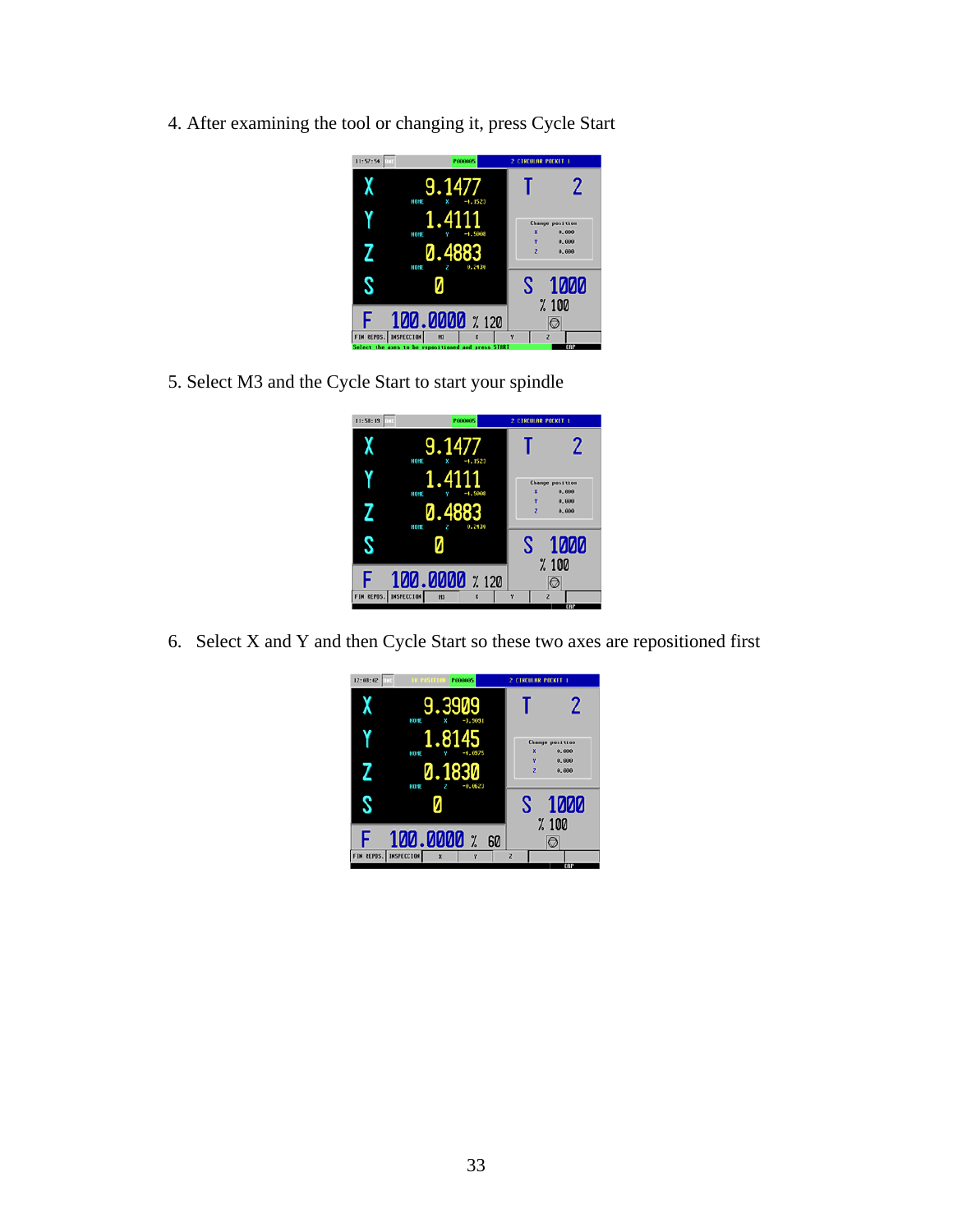7. Select Z and then Cycle Start to reposition your Z Axis



8. Now press Cycle Start to begin the execution of your program

| ωŕ<br>12:04:11 | <b>THE PASTTION</b><br><b>P000005</b> | 2 CIRCULAR POCKET 1                  |
|----------------|---------------------------------------|--------------------------------------|
|                | 1.6714<br>×<br>$-11.6286$<br>HOPE     | 2                                    |
|                | .8250<br>$-2.7370$<br>HOPE            | <b>Change position</b><br>×<br>0.000 |
|                | 0.24<br>$-0.4903$<br>HOME             | v<br>0.000<br>×<br>0.000             |
|                |                                       | 1000<br>S                            |
| F              | $10.0000$ $\times$ 60                 | %100<br>RANGE<br>1                   |
|                | Press START to begin the execution    | CIIP                                 |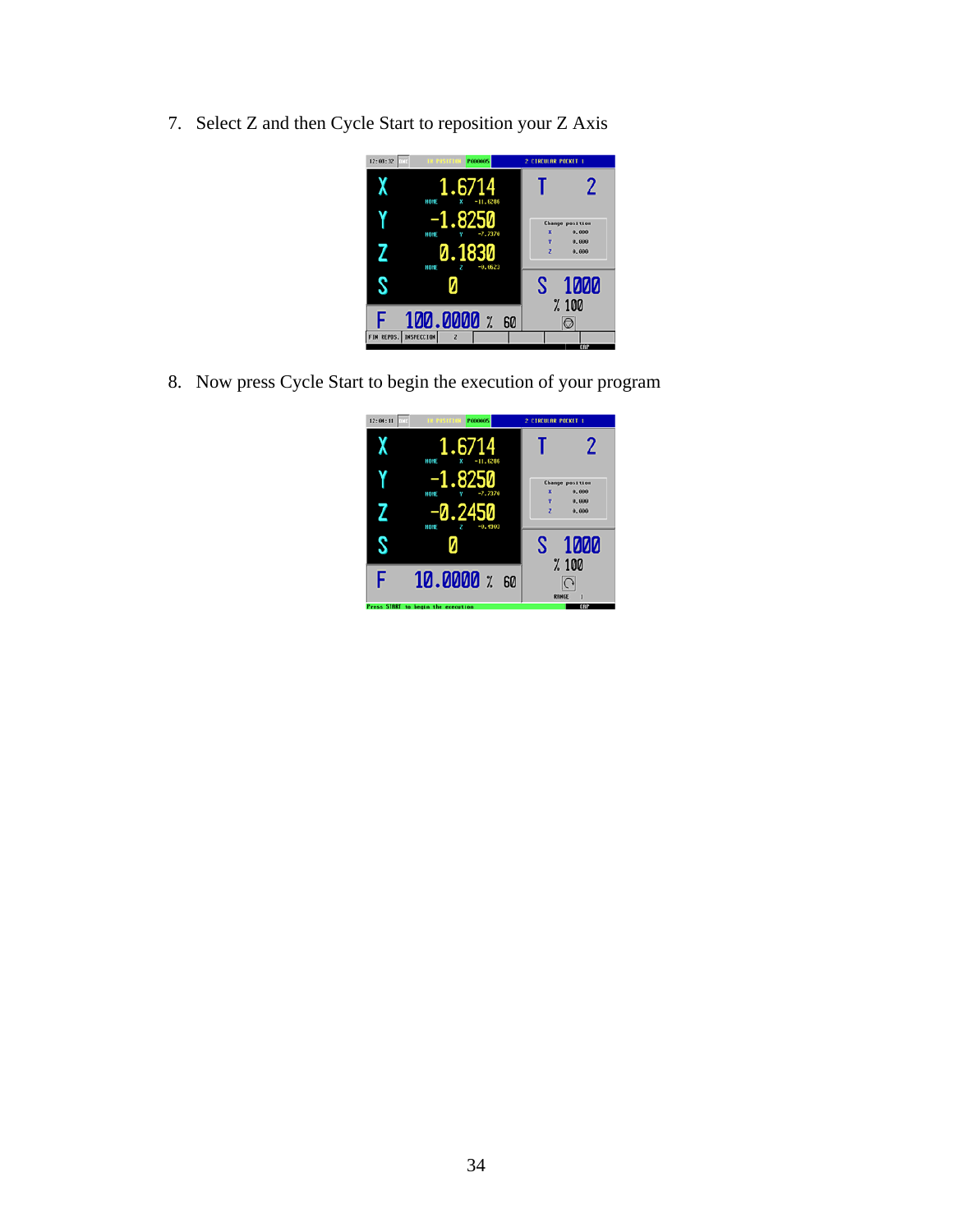#### **QUICK REFERENCE GUIDE (MC)**





 *Technical Support: 1 800 4A FAGOR*